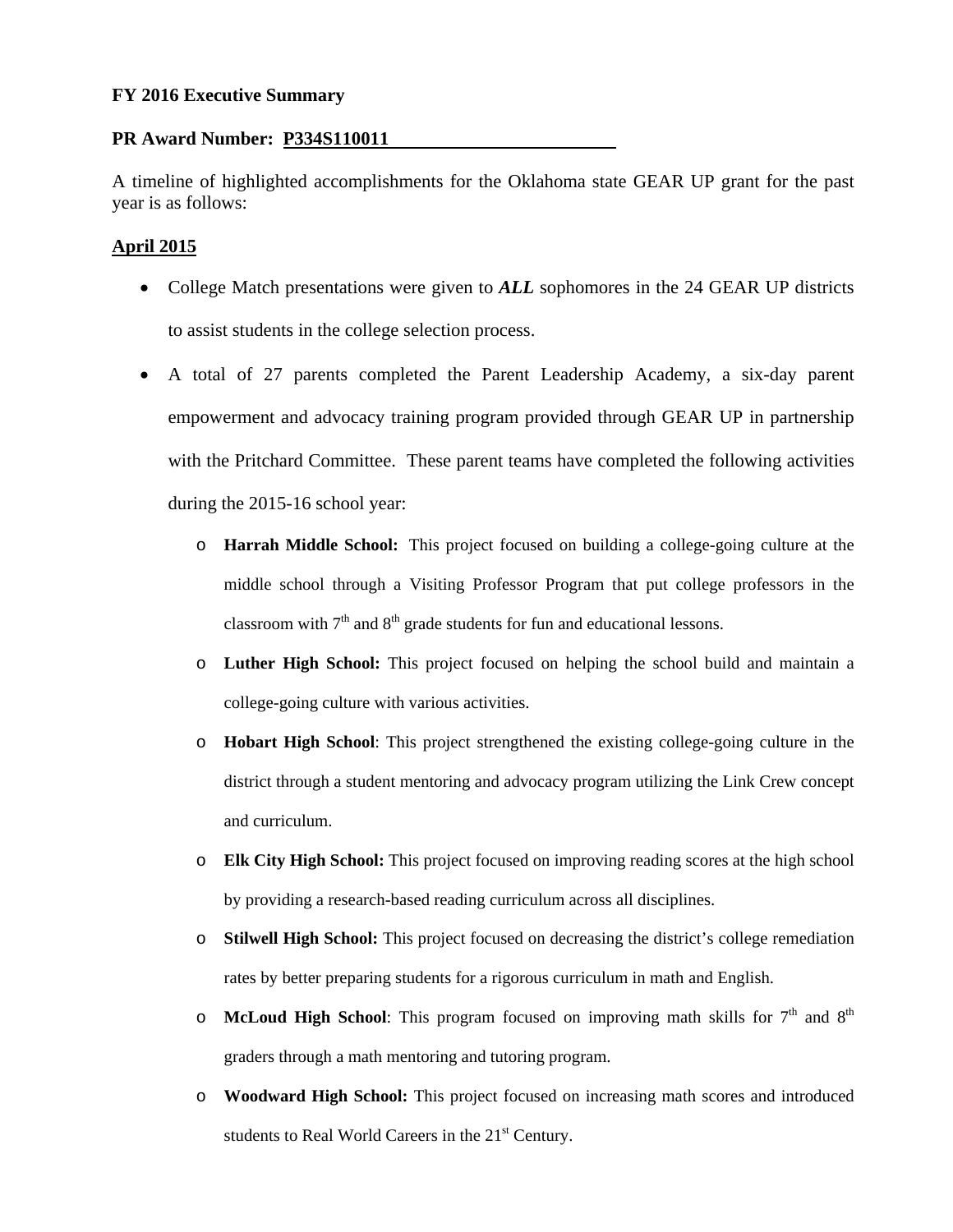Individual student/parent/teacher services included:

| <b>April GEAR UP Activities</b>                  | <b>Number of Participants</b> |
|--------------------------------------------------|-------------------------------|
| <b>Academic Counseling</b>                       | 1,169                         |
| College/Career Workshops                         | 163                           |
| College Campus Visit                             | 454                           |
| Financial Aid Workshops/Presentations/Assistance | 826                           |
| <b>Job Shadowing</b>                             | 193                           |
| Mentoring                                        | 609                           |
| Parent Involvement                               | 257                           |
| <b>Professional Development</b>                  | 186                           |
| <b>Summer Programs</b>                           | 236                           |
| Tutoring                                         | 258                           |
| <b>Total Participants:</b>                       | 4,351                         |

# **May 2015**

- Five GEAR UP districts completed a spring freshmen orientation to prepare students for high school success. Orientations included high school tours, opportunities to meet teachers and students, opportunities to join high school clubs and organizations, and leadership skill building activities.
- A total of 845 GEAR UP students completed 6,552 hours of concurrent enrollment with cooperating colleges and universities.
- A total of \$4,699,256 in documented scholarships were awarded to Oklahoma GEAR UP seniors.
- A total of 529 students took an AP test with 190 of these students receiving college credit, an increase of 53 students from last year and an increase of 35 students receiving college credit.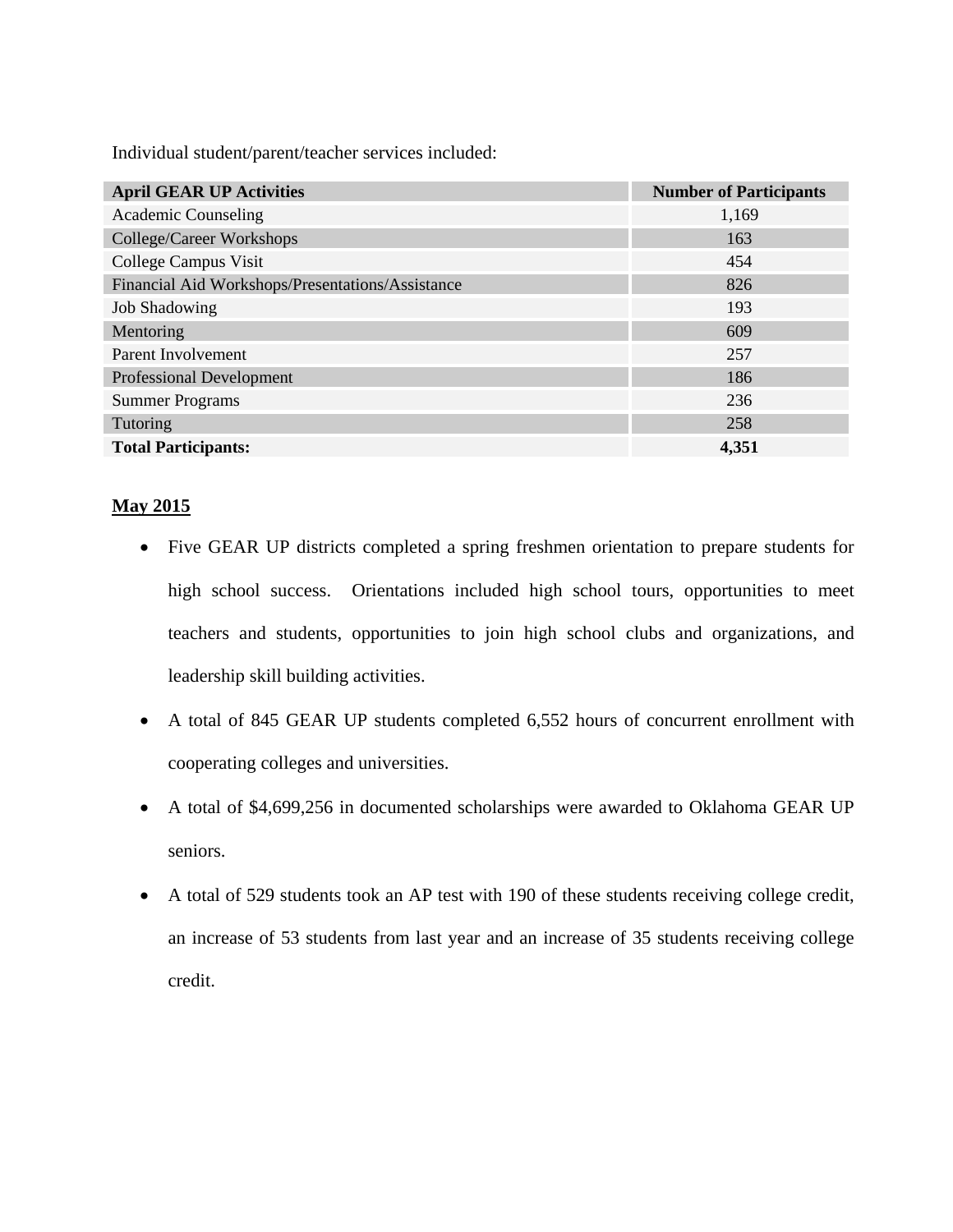Individual student/parent/teacher services included:

| <b>May GEAR UP Activities</b>                    | <b>Number of Participants</b> |
|--------------------------------------------------|-------------------------------|
| <b>Academic Counseling</b>                       | 395                           |
| College/Career Workshops                         | 714                           |
| College Campus Visit                             | 2                             |
| Financial Aid Workshops/Presentations/Assistance | 447                           |
| Mentoring                                        | 1,053                         |
| Parent Involvement                               | 89                            |
| <b>Professional Development</b>                  | 103                           |
| <b>Summer Programs</b>                           | 2                             |
| <b>Total Participants:</b>                       | 2,805                         |

# **June 2015**

- Twenty-one teachers completed two days of grant writing training with GEAR UP staff to assist with sustainability of GEAR UP activities. To date, more than \$300,000 of additional grant funds have been received by these teachers upon their completion and submission of grant applications.
- Sixty-one GEAR UP students participated in GEAR UP University summer programs three residential, one week programs on college campuses with a STEM focus.
- A total of 1,258 GEAR UP students completed their application and were accepted into Oklahoma's Promise, the state scholarship program.
- A total of 74 GEAR UP staff, district teachers and administrators attended a Solution Tree® three-day professional development training program focused on creating professional learning communities.

| <b>June GEAR UP Activities</b>                   | <b>Number of Participants</b> |
|--------------------------------------------------|-------------------------------|
| Academic Counseling                              | 49                            |
| Financial Aid Workshops/Presentations/Assistance | 108                           |
| Mentoring                                        | 125                           |
| Parent Involvement                               |                               |
| Professional Development                         | 117                           |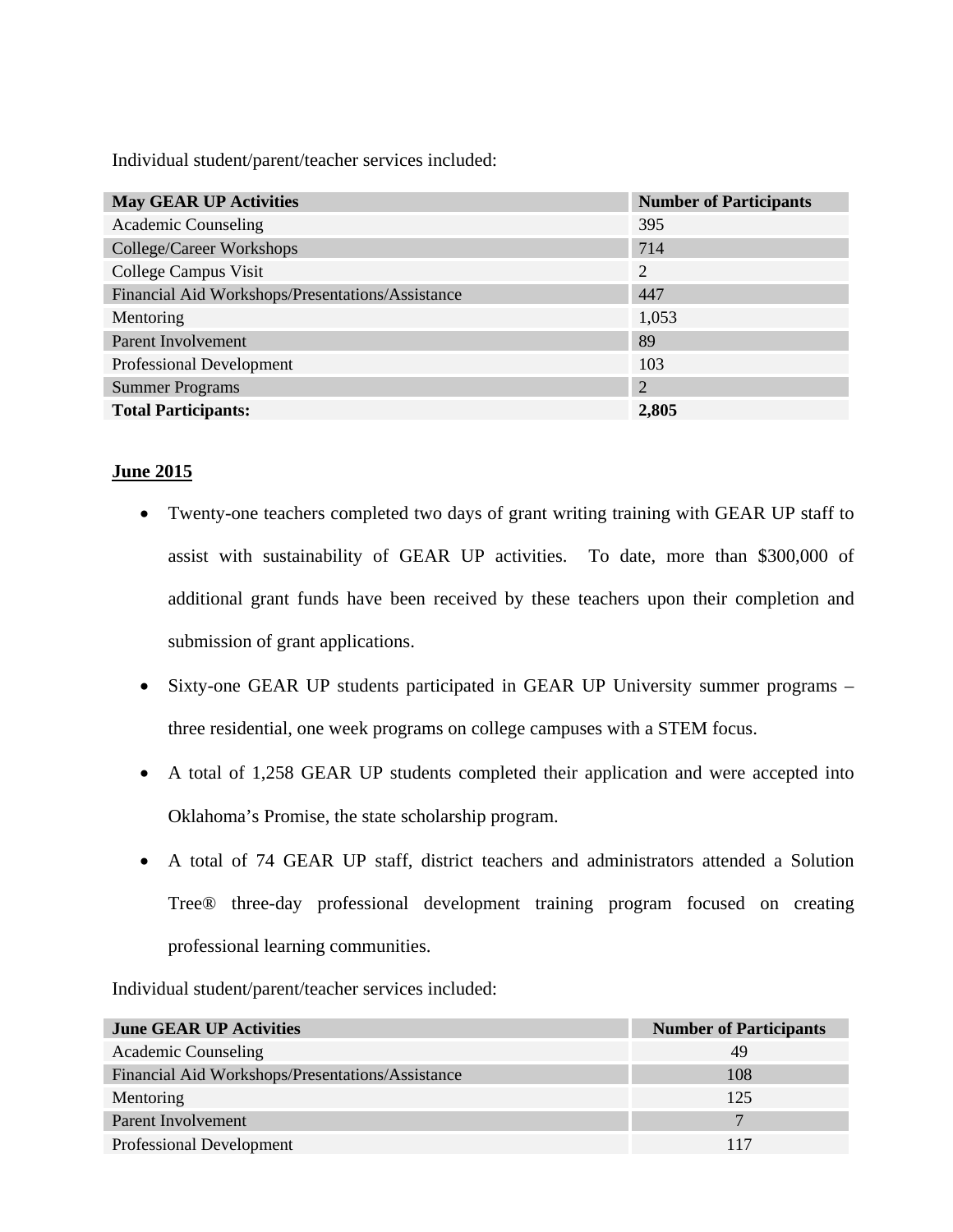### **July 2015**

- A total of \$1,608,211 in partnership support was awarded to 24 GEAR UP school districts to provide funding for the implementation of professional development for 16 districts and for direct student services for all 24 districts to assist students in improving their college readiness skills.
- Two Oklahoma GEAR UP students, Averie Hinchey and Viktoria Smith, were selected to represent Oklahoma at the First Lady's Beating the Odds Summit at the White House.
- Ten GEAR UP staff, district teachers and administrators attended a Solution Tree® threeday professional development training program focused on creating professional learning communities.

Individual student/parent/teacher services included:

| <b>July GEAR UP Activities</b>                   | <b>Number of Participants</b> |
|--------------------------------------------------|-------------------------------|
| <b>Academic Counseling</b>                       | 142                           |
| College/Career Workshops                         | C                             |
| Financial Aid Workshops/Presentations/Assistance | 96                            |
| Mentoring                                        | 472                           |
| Parent Involvement                               | 172                           |
| <b>Professional Development</b>                  | 219                           |
| <b>Total Participants:</b>                       | 1,112                         |

### **August 2015**

- A total of 249 GEAR UP senior graduates attended a freshman college bridge program hosted by 23 institutions of higher education where these students were enrolled. GEAR UP paid the bridge program fee for these students if a fee was associated with their attendance in the bridge program.
- Nineteen GEAR UP districts completed a freshman orientation event for their incoming high school freshmen and their parents which featured high school tours, motivational speakers, community awareness, student activity awareness, enrollment opportunities,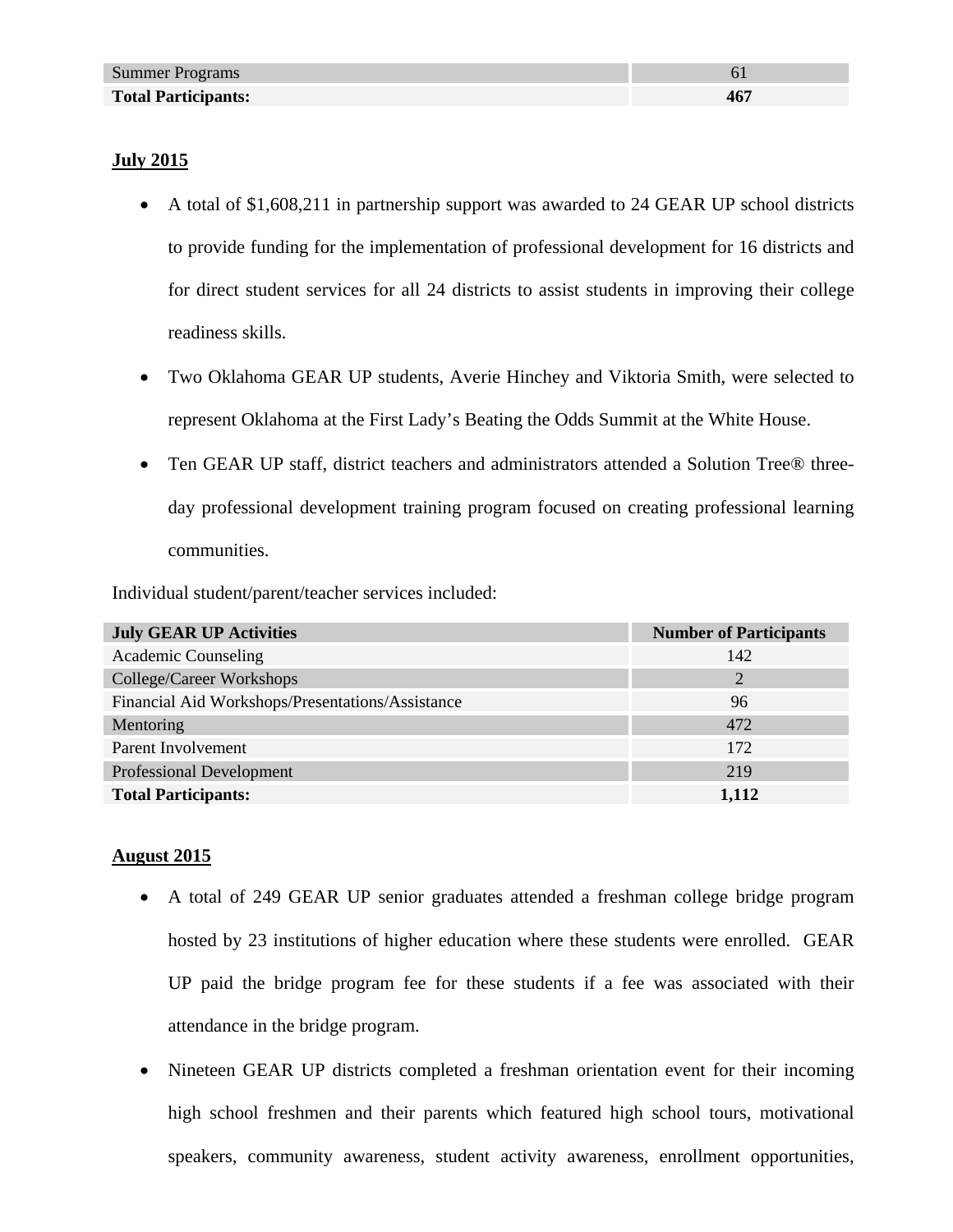scholarship information, GEAR UP information and parent and student high school requirement training opportunities.

- A total of 1,112 seniors completed their FAFSA to begin their college experience.
- A total of 891 GEAR UP seniors received \$1,243,490 in tuition waiver scholarships.
- A total of 607 students enrolled in a student advocacy program in their district featuring Career Choices or BRIC curriculum.
- All districts provided training to  $10<sup>th</sup>$  grade students to set up an account on okcollegestart.org, the state's college readiness and preparedness online portal.

Individual student/parent/teacher services included:

| <b>August GEAR UP Activities</b>                 | <b>Number of Participants</b> |
|--------------------------------------------------|-------------------------------|
| <b>Academic Counseling</b>                       | 3,726                         |
| College/Career Workshops                         | 318                           |
| College Campus Visit                             | 223                           |
| <b>Educational Field Trips</b>                   | 165                           |
| Financial Aid Workshops/Presentations/Assistance | 850                           |
| Mentoring                                        | 1,850                         |
| Parent Involvement                               | 2,657                         |
| <b>Professional Development</b>                  | 1,978                         |
| <b>Total Participants:</b>                       | 11,767                        |

### **September 2015**

- Twenty-four GEAR UP school districts participated in National GEAR UP Week. The grant's communication team provided each district with a National GEAR UP Week toolkit. Events at the 24 districts included College Gear Day, College Trivia events, and Career Aspiration Balloon Releases.
- A GEAR UP external evaluation was completed by Xcaliber®. A copy of this evaluation will be sent under separate cover.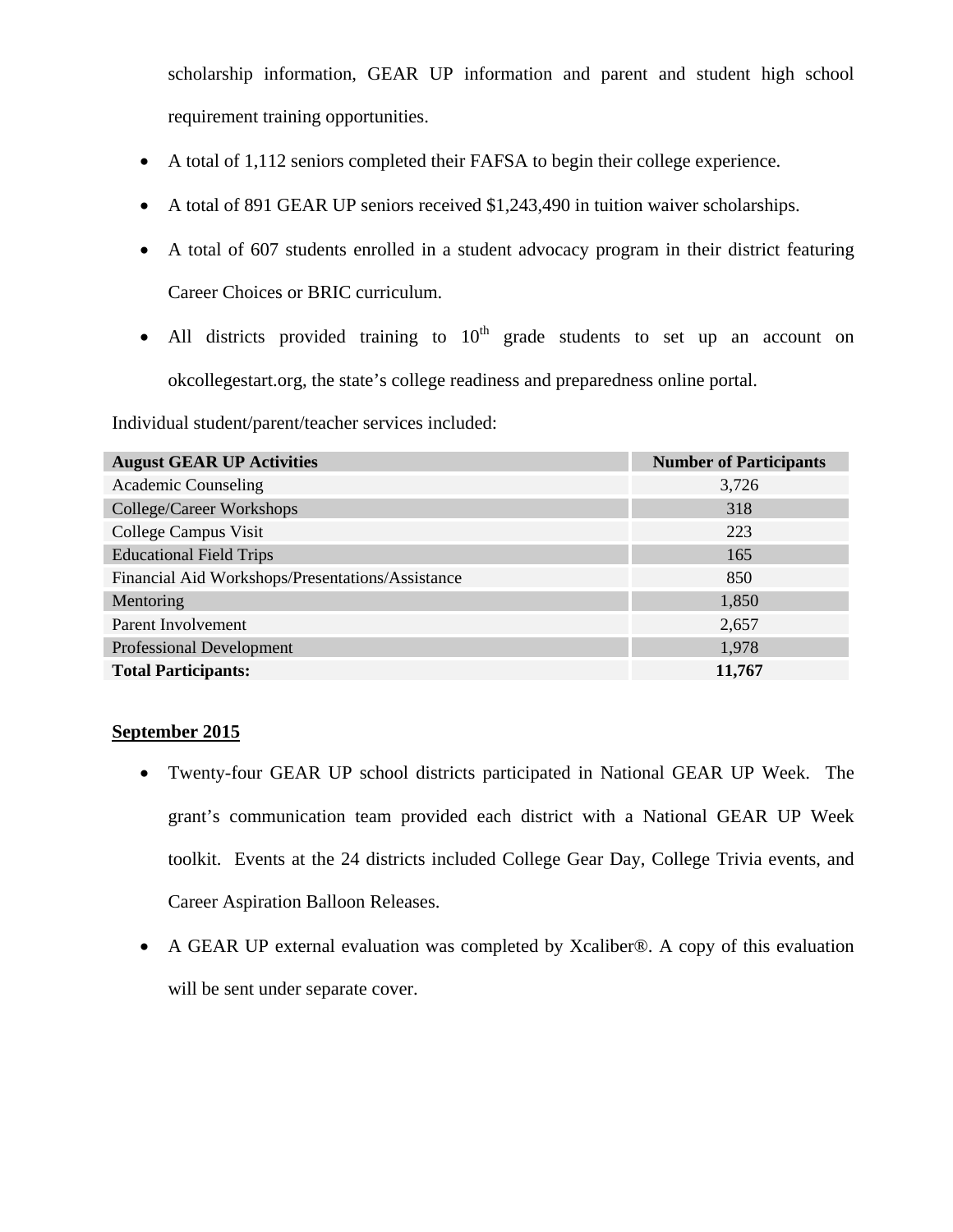Individual student/parent/teacher services included:

| <b>September GEAR UP Activities</b>              | <b>Number of Participants</b> |
|--------------------------------------------------|-------------------------------|
| <b>Academic Counseling</b>                       | 1,353                         |
| College/Career Workshops                         | 5,385                         |
| College Campus Visit                             | 944                           |
| <b>Educational Field Trips</b>                   | 150                           |
| Financial Aid Workshops/Presentations/Assistance | 241                           |
| Mentoring                                        | 3,798                         |
| Parent Involvement                               | 404                           |
| <b>Professional Development</b>                  | 1,644                         |
| Tutoring                                         | 105                           |
| <b>Total Participants:</b>                       | 14,024                        |

# **October 2015**

- A total of 2,825 eighth graders took the EXPLORE assessment.
- A total of 2,902 sophomores took the PLAN assessment.
- A total of 2,668 juniors took a national ACT assessment.
- Ten superintendents participated in a daylong Superintendent Roundtable hosted by Quantum Learning.
- A total of 2,568 sophomores took the Gallup Student Poll which measured hope and engagement.
- GEAR UP surveys were completed by 7,452 parents.

| <b>October GEAR UP Activities</b>                | <b>Number of Participants</b> |
|--------------------------------------------------|-------------------------------|
| <b>Academic Counseling</b>                       | 2,241                         |
| College/Career Workshops                         | 2,206                         |
| College Campus Visit                             | 1.902                         |
| Financial Aid Workshops/Presentations/Assistance | 666                           |
| Mentoring                                        | 2,274                         |
| Parent Involvement                               | 7,740                         |
| Professional Development                         | 1,565                         |
| Tutoring                                         | 168                           |
| <b>Total Participants:</b>                       | 16,862                        |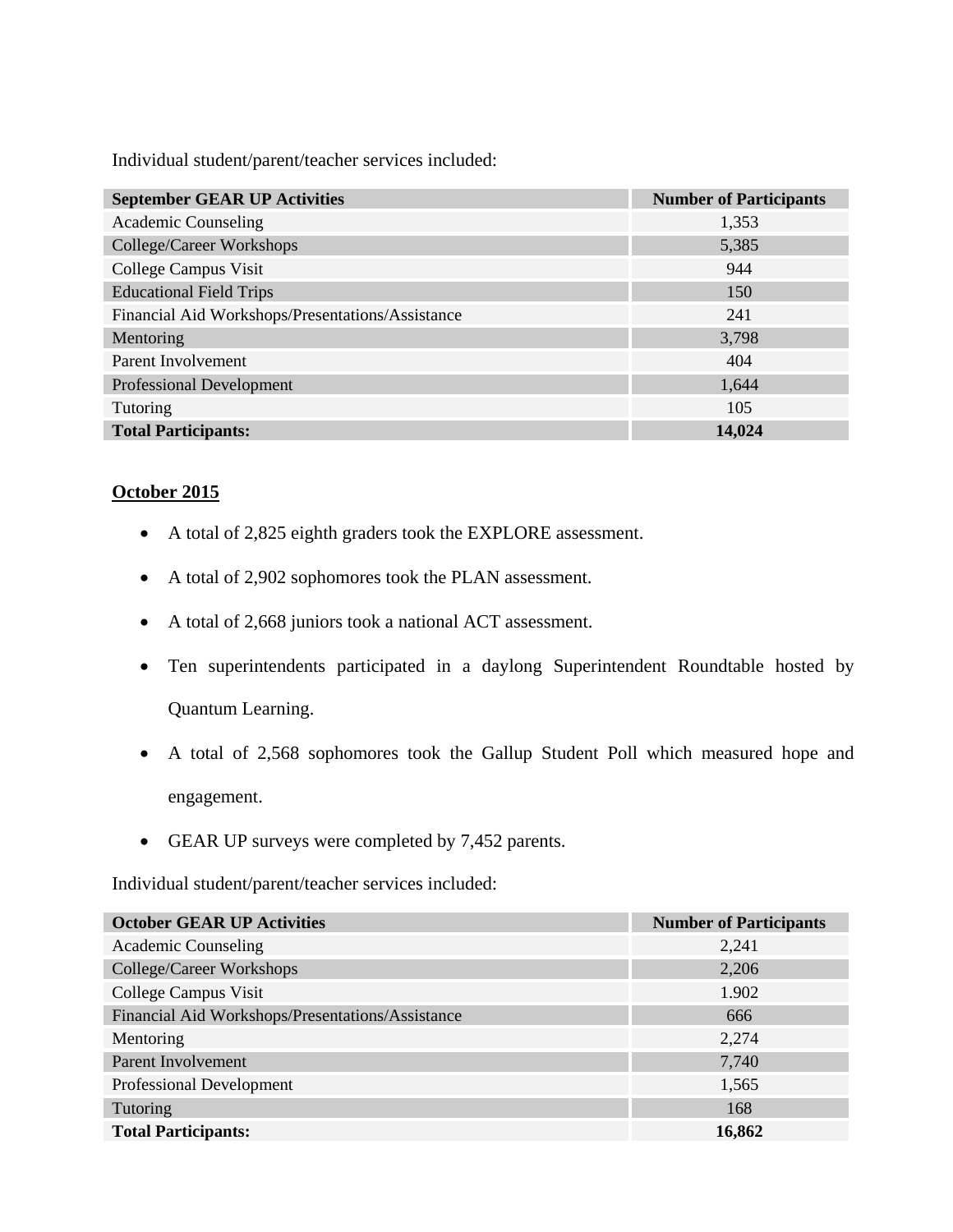### **November 2015**

- A total of 1,946 seniors submitted 2,378 college applications during College Application Week events.
- A total of 133 Oklahoma teachers, administrators and GEAR UP staff participated in the Oklahoma GEAR UP state conference, which featured a focus on professional learning communities and district best practice breakout sessions.

Individual student/parent/teacher services included:

| <b>November GEAR UP Activities</b>               | <b>Number of Participants</b> |
|--------------------------------------------------|-------------------------------|
| Academic Counseling                              | 2,718                         |
| College/Career Workshops                         | 1,614                         |
| College Campus Visit                             | 1,505                         |
| Financial Aid Workshops/Presentations/Assistance | 493                           |
| <b>Job Shadowing</b>                             | 2                             |
| Mentoring                                        | 118                           |
| Parent Involvement                               | 57                            |
| <b>Professional Development</b>                  | 1,492                         |
| Tutoring                                         | 87                            |
| <b>Total Participants:</b>                       | 8,086                         |

### **December 2015**

 A one-day GEAR UP Leadership retreat was held to review grant data and objectives and to discuss adjustments that needed to be made in grant activities. Seven staff members attended this meeting hosted by a local college.

| <b>December GEAR UP Activities</b>               | <b>Number of Participants</b> |
|--------------------------------------------------|-------------------------------|
| Academic Counseling                              | 1,054                         |
| College/Career Workshops                         | 918                           |
| College Campus Visit                             | 546                           |
| Financial Aid Workshops/Presentations/Assistance | 996                           |
| <b>Job Shadowing</b>                             | 4                             |
| Mentoring                                        | 474                           |
| Parent Involvement                               | 7                             |
| <b>Professional Development</b>                  | 1,050                         |
| Tutoring                                         | 36                            |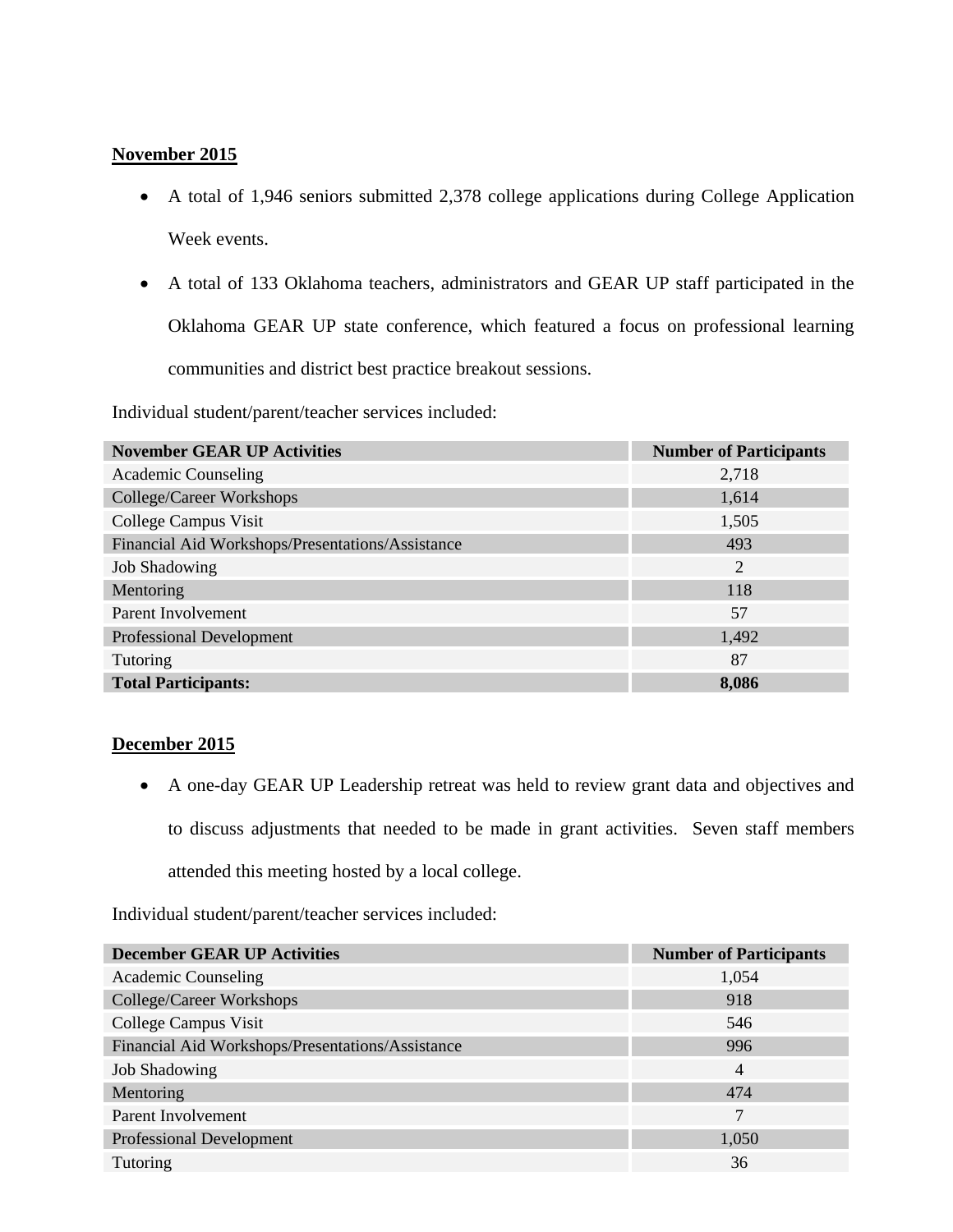# **January 2016**

- The Oklahoma State GEAR UP Advisory Board meeting was held on January 12, 2016, with 15 members in attendance. Minutes from this meeting are being sent under separate cover.
- A total of 17,315 students in grades 7-12 completed a GEAR UP student survey.

Individual student/parent/teacher services included:

| <b>January GEAR UP Activities</b>                | <b>Number of Participants</b> |
|--------------------------------------------------|-------------------------------|
| <b>Academic Counseling</b>                       | 1,524                         |
| College/Career Workshops                         | 790                           |
| College Campus Visit                             | 557                           |
| <b>Educational Field Trips</b>                   | 6                             |
| Financial Aid Workshops/Presentations/Assistance | 1,731                         |
| Mentoring                                        | 1,087                         |
| Parent Involvement                               |                               |
| <b>Professional Development</b>                  | 2,261                         |
| Tutoring                                         | 60                            |
| <b>Total Participants:</b>                       | 8,023                         |

# **February 2016**

 A total of 33 school principals attended the Principals Summit and engaged in collaborative learning about the professional learning community process.

A total of 10 superintendents participated in a daylong Superintendent Roundtable hosted

by Quantum Learning.

A total of 1,421 teachers and administrators completed a faculty GEAR UP survey.

| <b>February GEAR UP Activities</b>               | <b>Number of Participants</b> |
|--------------------------------------------------|-------------------------------|
| <b>Academic Counseling</b>                       | 1,827                         |
| College/Career Workshops                         | 1,166                         |
| College Campus Visit                             | 1,644                         |
| Financial Aid Workshops/Presentations/Assistance | 1,539                         |
| Mentoring                                        | 947                           |
| Parent Involvement                               | 172                           |
| Professional Development                         | 2,436                         |
| Tutoring                                         | 72                            |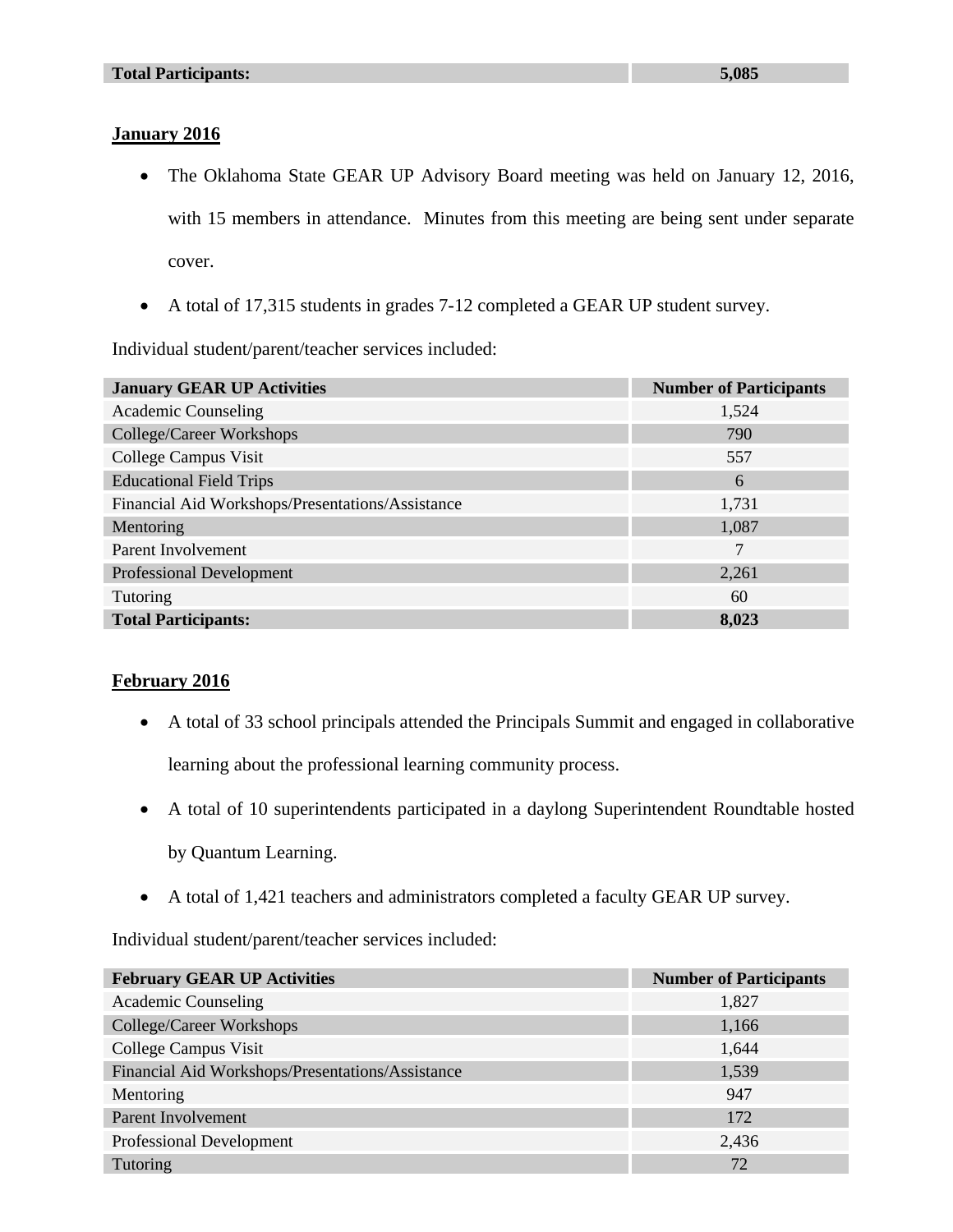### **March 2016**

- More than 2,500 juniors took a national ACT assessment.
- A total of  $3,062$  juniors received the  $21<sup>st</sup>$  Century Scholars Certificate.

Individual student/parent/teacher services included:

| <b>March GEAR UP Activities</b>                  | <b>Number of Participants</b> |
|--------------------------------------------------|-------------------------------|
| Academic Counseling                              | 2,415                         |
| College/Career Workshops                         | 636                           |
| College Campus Visit                             | 1,364                         |
| Financial Aid Workshops/Presentations/Assistance | 385                           |
| Mentoring                                        | 397                           |
| Parent Involvement                               | 51                            |
| Professional Development                         | 1,105                         |
| <b>Tutoring</b>                                  | 55                            |
| <b>Total Participants:</b>                       | 6,408                         |

# **SECTION II: NARRATIVE INFORMATION**

**1. The mission of the GEAR UP program is to significantly increase the number of lowincome students who are prepared to enter and succeed in postsecondary education. Briefly describe how your project is furthering the mission of the GEAR UP program. Specifically, address how your project is: a) improving academic performance of students in the GEAR UP cohort; b) increasing educational expectations of participating students and their parents; c) improving student and family knowledge regarding postsecondary education preparation and financing; and d) working to improve high school graduation and college enrollment rates.** 

### A. **Improving Academic Performance of Students in GEAR UP:**

GEAR UP students had access to EPAS assessments during the 2015-16 school year. EXPLORE data on the percent of  $8<sup>th</sup>$  grade students who have met the college readiness benchmark in each core subject, indicating college readiness as identified by ACT for the past five years, indicates that science scores continue to raise, and English and reading scores have stayed constant while math scores are slightly declining. GEAR UP student data continues to fall short of the state average every year at the  $8<sup>th</sup>$  grade level.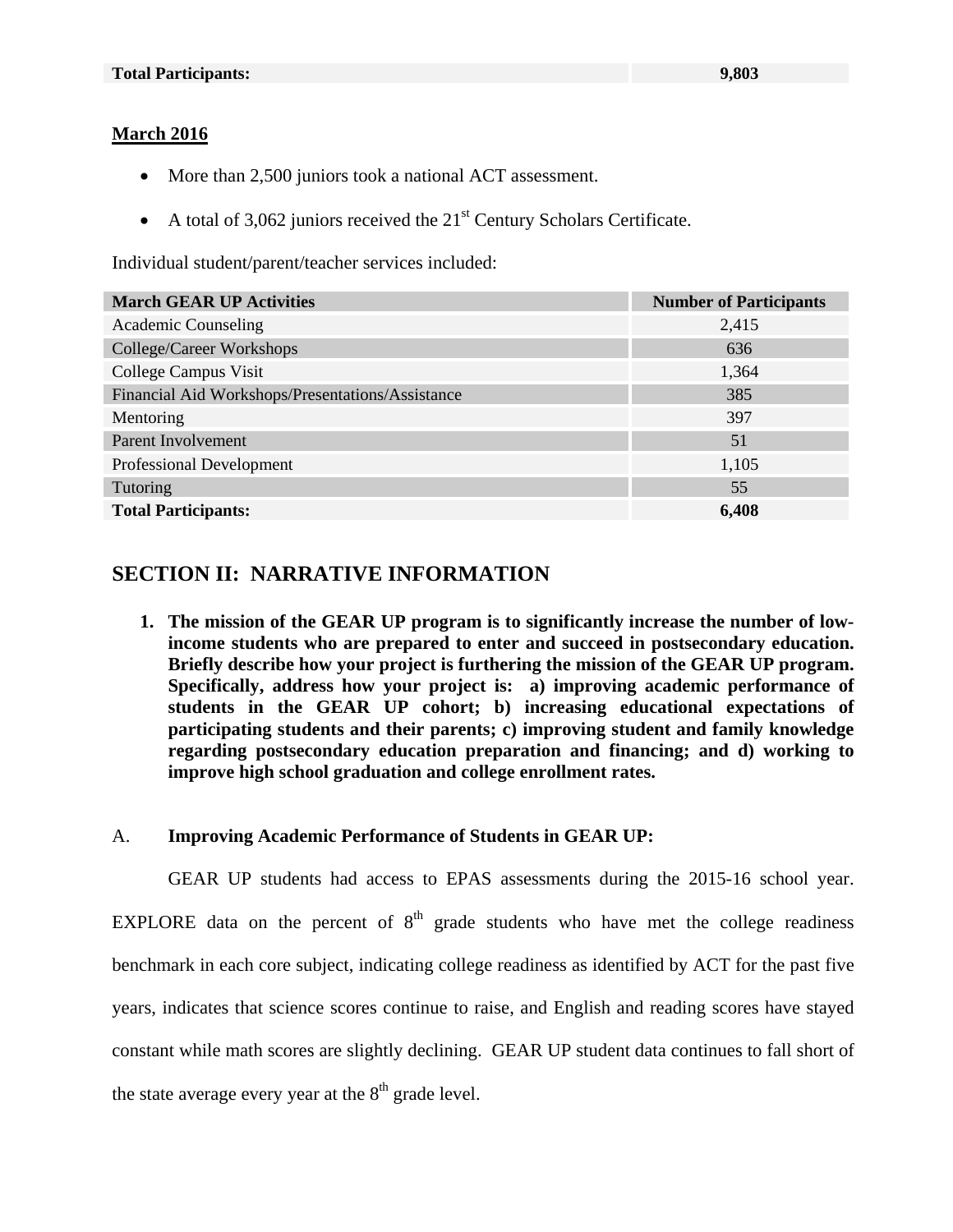

In  $10<sup>th</sup>$  grade, all GEAR UP students had the opportunity to take the PLAN assessment this year. A statewide PLAN assessment was not given this year., Only students at GEAR UP school districts at both the state and partnership levels were able to take this assessment as ACT phases out the EXPLORE and PLAN. It is important to note that while GEAR UP PLAN scores have consistently fallen in the past five years, this trend also follows for state data as well. This can be attributed to teachers teaching to the test for End-of-Instruction assessments that seniors must pass in order to graduate instead of teaching a well-rounded, rigorous curriculum. Five year trend data for the PLAN is as follows:



Oklahoma GEAR UP continues to provide training to all teachers, students and parents on the importance and value of EXPLORE and PLAN data as predictors of ACT success and as a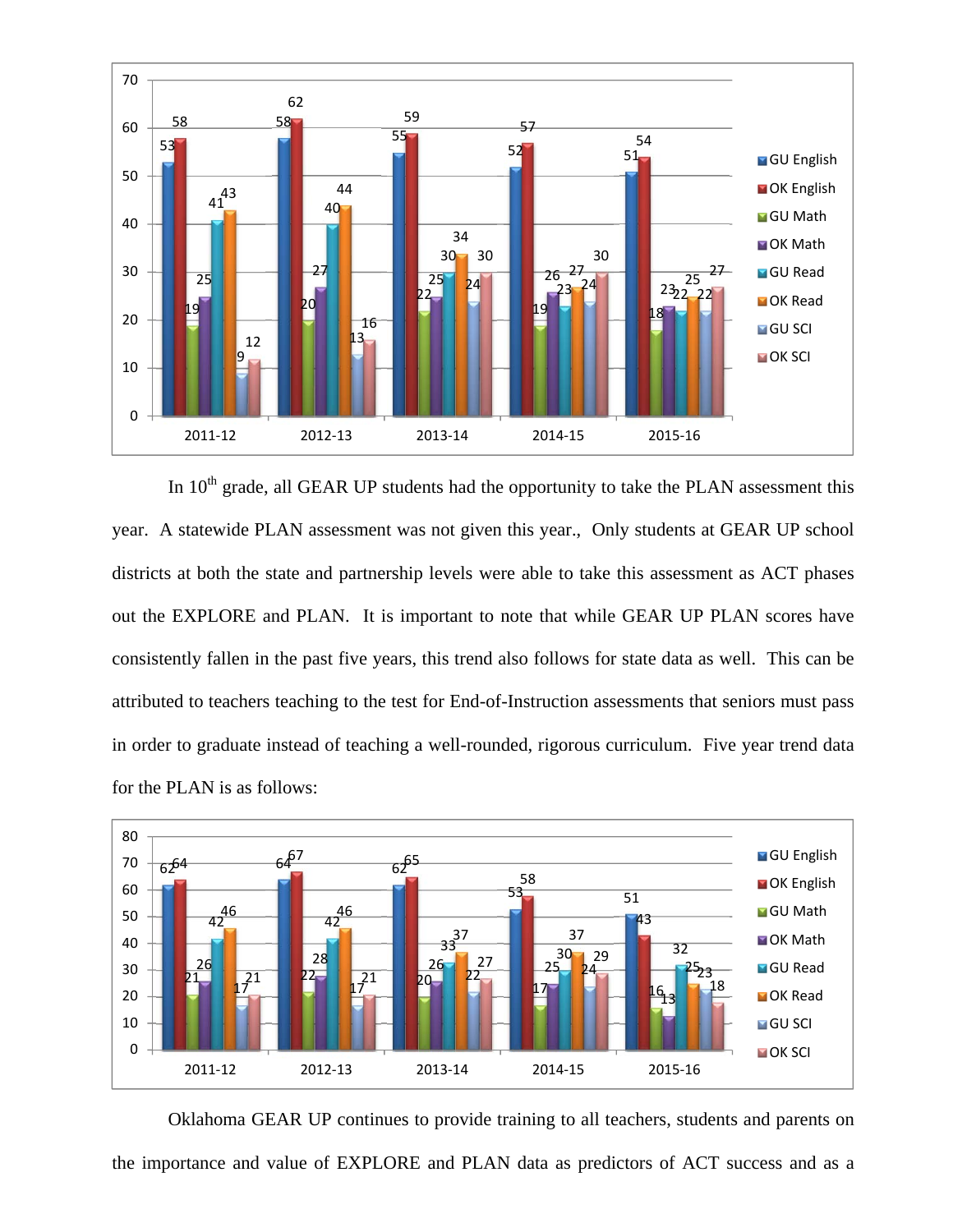predictor of the number of students who are on track for college readiness. Faculty are provided with cohort data every year to look at the number of students who are making the desired increases in assessment scores over the five years of the data trends from EXPLORE to ACT. Parent and student training sessions are held on how to read the EXPLORE and PLAN student summary reports and how to use the data from the reports to seek out additional help for students in areas of concern.

Oklahoma GEAR UP continued to pay for all juniors to take the ACT during the fall district student testing date, which was September 29, 2015. Results of this assessment decreased compared to the two previous years of testing all juniors. The percent of juniors who met the ACT benchmarks for all core assessments was as follows:



The actual student subscores for Oklahoma GEAR UP juniors has slightly decreased over the past three years, but statistically speaking, the overall subscores and composite scores have not changed over the past three years of testing with trend data as follows:

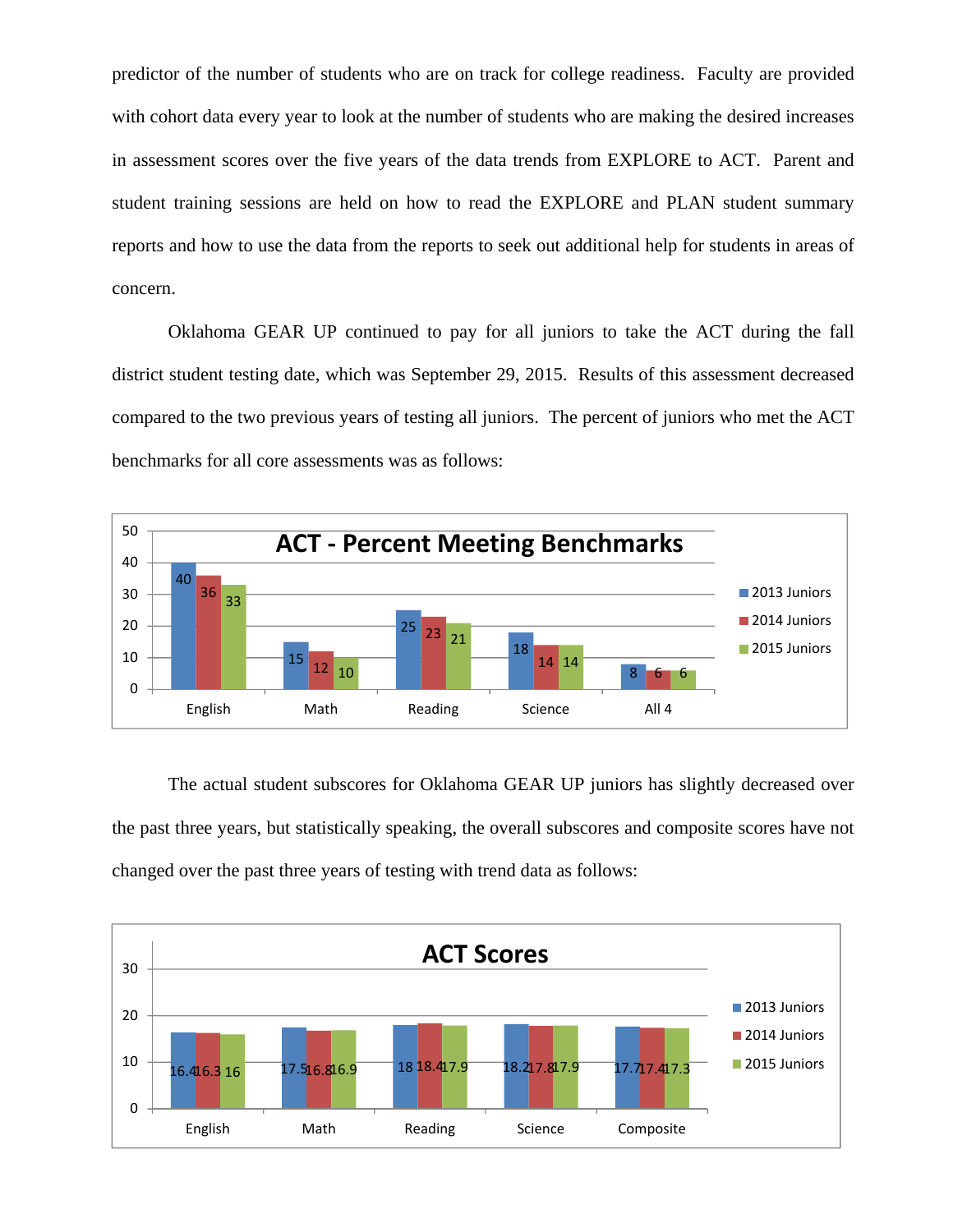Direct services provided to students since the beginning of the grant has continued to increase in most areas with the exception of college campus visits, job shadowing and summer programs. It is important to note that summer programs were not allowed this past year to be funded through GEAR UP since no research was available to demonstrate that these programs at the district level were having an impact on improved student academic achievement.

| <b>Student Services</b>                               | 2011-12 | 2012-13 | 2013-14 | 2014-15 | 2015-16 |
|-------------------------------------------------------|---------|---------|---------|---------|---------|
| <b>Supportive Services (Tutoring &amp; Mentoring)</b> | 5,256   | 6,914   | 9,296   | 15,493  | 13,984  |
| Rigorous Academic Curricula                           | 5,791   | 5,425   | 6,386   | 10,427  | 16,913  |
| <b>Financial Aid Counseling</b>                       | 5,498   | 6,934   | 11,349  | 8,504   | 8,378   |
| <b>Counseling/Advisement/Planning</b>                 | 11,726  | 13,832  | 15,977  | 12,995  | 18,613  |
| <b>College Visits</b>                                 | 1,769   | 9,705   | 11,546  | 11,763  | 9,141   |
| <b>Job Shadowing/Visits</b>                           | 290     | 510     | 821     | 410     | 199     |
| <b>Summer Programs</b>                                | 448     | 701     | 254     | 391     | 299     |
| Workshops                                             | 675     | 3,874   | 11,667  | 7,288   | 13,912  |
| <b>College App Week</b>                               | N/A     | 1,605   | 1,719   | 1,790   | 1,946   |

#### **B. Increasing Educational Expectations of Students and Parents:**

Student and parent educational expectations were determined through the use of student and parent GEAR UP surveys. This year, more surveys were completed than any other year to date, with 91% (86% last year) of students reporting and 39% (25% last year) of parents. As a result of the increase in survey results, survey data is down in nearly every response, which was expected due to the large increase of survey responses. Parent survey results included:

 Knowledge about financial aid and the costs and benefits of college had increased according to 50% of parents compared to 54% last year.

In comparison, student survey results continued to increase even with the additional 9% of student reporting this year. Student survey results included:

- Eighty-two percent of students reported they had been on a college campus this school year compared to 79% last year.
- Districts reported that 1,306 students participated in an AP course for this reporting period compared to 916 students on last year's APR.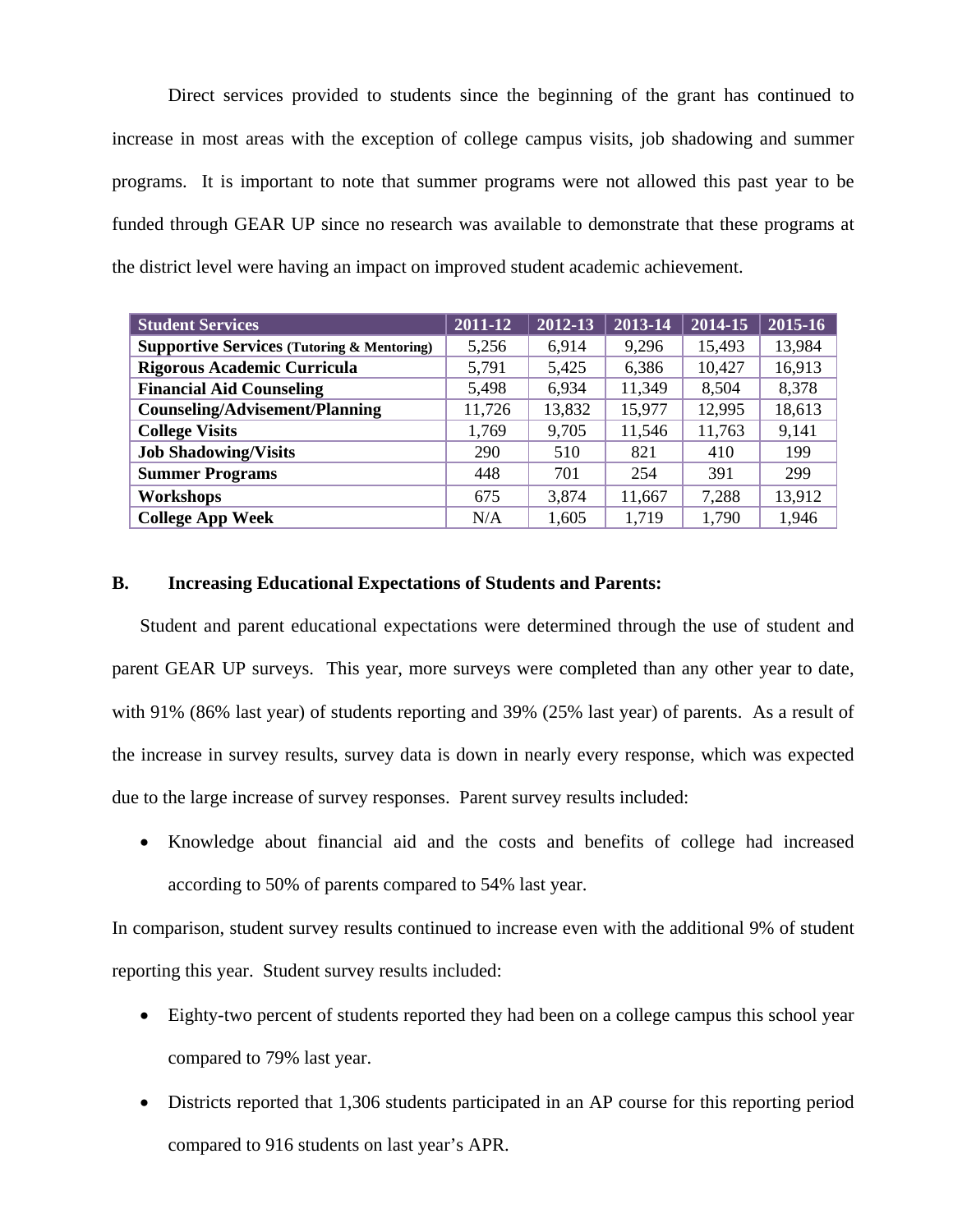- Chemistry and physics enrollment increased significantly for the reporting period at a total of 1,514 compared to 1,179 last year.
- Concurrent enrollment (dual credit) nearly doubled from the last reporting cycle. This year, 845 students received college/high school credit compared to 484 students last year.
- Number of seniors who took the ACT increased from 4,311 last year to 5,275 this year.
- Number of students who were promoted to the next grade level (17,744) increased significantly compared to last year (15,286).

# **C. Improving Student and Family Knowledge Regarding Postsecondary Education Preparation and Financing:**

Parent survey results indicated:

- Parents reported that 29% had spoken to someone about college financial aid for their children compared to 34% last year.
- Parents reported that 37% had enough information about financial aid to help pay for college compared to 41% last years.

Student survey data demonstrating knowledge regarding college preparation and financial aid included:

- Students reported that 67% of them had spoken to someone about financial aid compared to 66% last year.
- Knowledge about financial aid and the costs and benefits of college had increased from 67% last year to 77% this year.
- Thirty-eight percent of students reported they knew about Oklahoma's Promise, the state scholarship program, and its eligibility requirements, up from 23% last year.
- Student FAFSA data remained constant at 1,112 compared to 1,113 last year.

Based on years of research, the Gallup Student Poll provides Oklahoma GEAR UP schools with a way to measure factors with links to positive educational outcomes, giving educators a tool to support their quest to engage students today and make them ready for tomorrow. The Gallup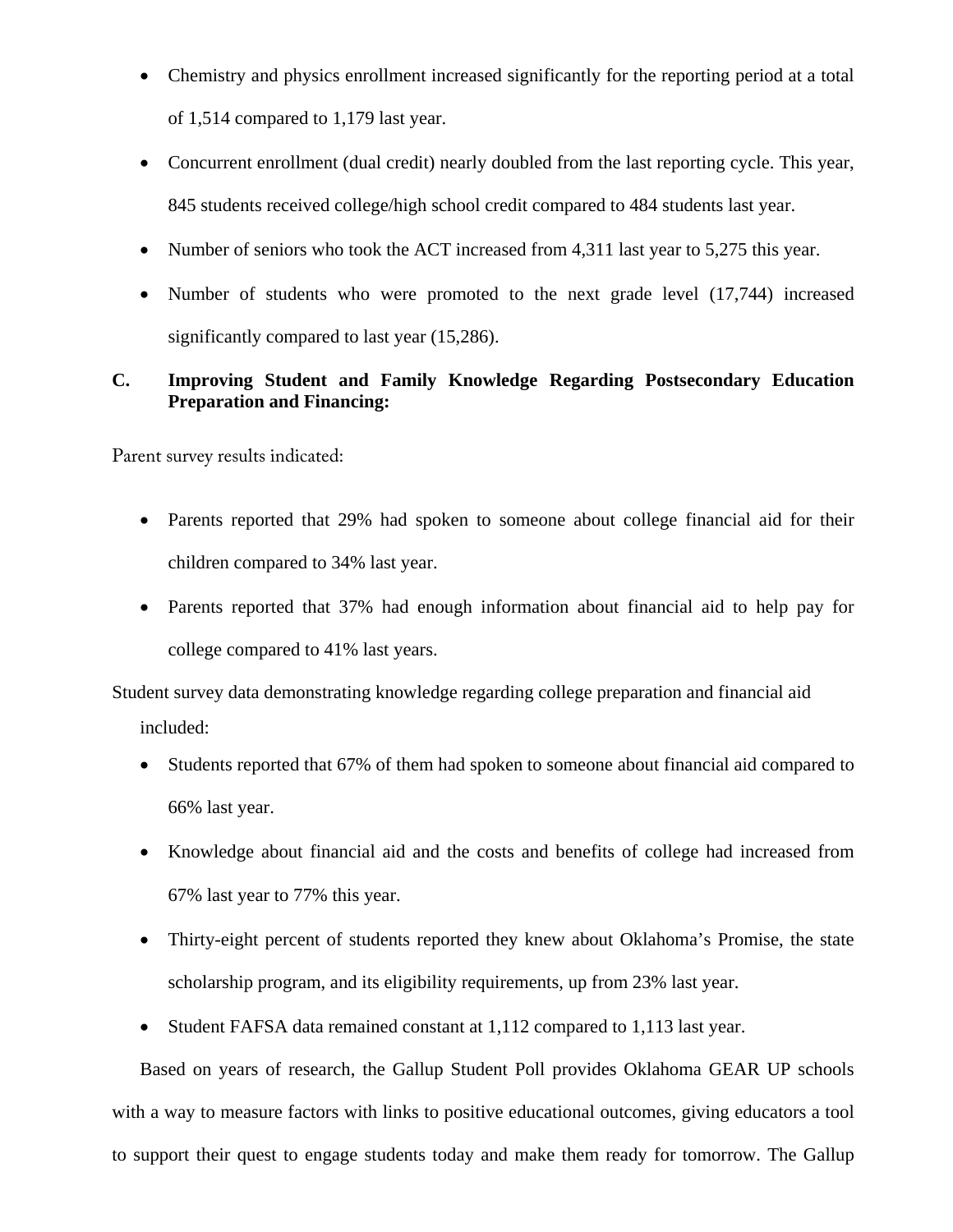Student Poll is used by Oklahoma GEAR UP to inform initiatives designed to build positive school cultures, inform school improvement programs and develop strategies that help students learn their strengths and prepare for the future. The Gallup Student Poll is designed to aid educators in providing a learning environment that:

- Builds engagement;
- Creates hope for the future;
- Fosters talent: and
- prepares students to meaningfully participate in our nation's economy.

Oklahoma GEAR UP has had a cohort of students take the web-based survey in the fall of each school year and supplies teachers, administrators and community leaders with actionable and malleable data. In fall of 2015, all sophomores took this assessment.

#### **D. Working to Improve High School Graduation and College Enrollment Rates:**

#### **What aspects of your program do you think are most successful (have the greatest impact)? Why?**

First, the role of the college liaisons in Oklahoma GEAR UP has been a successful component in improving high school graduation and college enrollment rates. These six individuals not only provide a familiar face and resource for GEAR UP students who are already on the college campuses, but they play a valuable role at the high school level, building and fostering student relationships while assisting with college readiness activities and building the positive relationships with high school students to give them another individual to whom students can use as a valuable resource while in high school.

Next, Oklahoma GEAR UP has continued for the third year to give the ACT to all juniors in all 24 districts. Every year students who never thought they were academically prepared for college make college decisions based on their ACT scores which are higher than they imagined. This opens up tremendous opportunities for the GEAR UP students and will continued through the duration of the grant.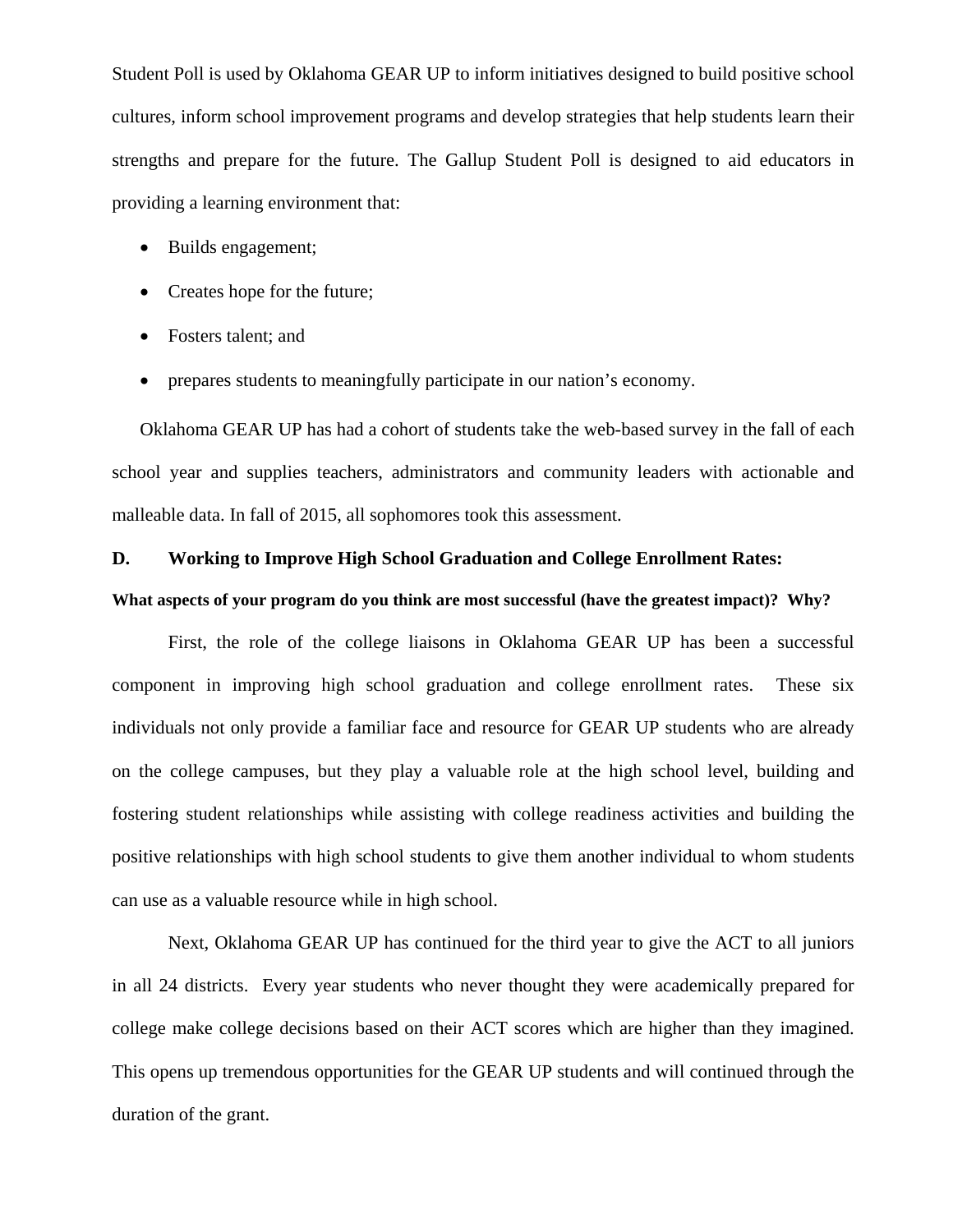Next, the use of the results of the annual Gallup Student Poll are used to make formative adjustments to the grant and school districts by providing an awareness and implementation plan for activities that will impact a student's hope and engagement in school. In October 2015, all sophomore students in the 24 Oklahoma GEAR UP schools completed this poll. Their three year data results table is as follows:

| <b>SCHOOL DISTRICT</b>  | <b>HOPE</b> | <b>HOPE</b> | <b>HOPE</b> | <b>ENGAGED</b> | <b>ENGAGED</b> | <b>ENGAGED</b> |
|-------------------------|-------------|-------------|-------------|----------------|----------------|----------------|
|                         | 2013        | 2014        | 2015        | 2013           | 2014           | 2015           |
| Ardmore                 | 4.37        | 4.39        | 4.21        | 3.77           | 3.77           | 3.59           |
| <b>Caney Valley</b>     | 4.34        | 4.28        | 4.17        | 3.98           | 3.87           | 3.57           |
| Catoosa                 | 4.25        | 4.27        | 4.12        | 3.69           | 3.72           | 3.57           |
| Checotah                | 4.41        | 4.45        | 4.30        | 3.94           | 3.89           | 3.69           |
| Davis                   | 4.42        | 4.45        | 4.29        | 4.28           | 4.29           | 3.81           |
| Duncan                  | 4.27        | 4.35        | 4.07        | 3.84           | 3.81           | 3.38           |
| Elk City                | 4.40        | 4.42        | 4.20        | 4.00           | 3.91           | 3.54           |
| Guymon                  | 4.39        | 4.27        | 4.07        | 4.07           | 3.87           | 3.42           |
| Harrah                  | 4.26        | 4.34        | 4.09        | 3.85           | 3.76           | 3.46           |
| Henryetta               | 4.37        | 4.38        | 4.28        | 3.80           | 3.80           | 3.57           |
| Hobart                  | 4.44        | 4.34        | 4.31        | 4.16           | 3.64           | 3.70           |
| Kingston                | 4.31        | 4.31        | 4.15        | 4.04           | 3.84           | 3.46           |
| Little Axe              | 4.19        | 4.32        | 4.14        | 3.89           | 3.86           | 3.58           |
| Luther                  | 4.41        | 4.41        | 4.29        | 3.79           | 3.96           | 3.65           |
| Madill                  | 4.26        | 4.34        | 4.12        | 3.94           | 3.76           | 3.54           |
| Marietta                | 4.12        | 4.37        | 4.12        | 3.77           | 4.00           | 3.63           |
| McLoud                  | 4.29        | 4.29        | 4.04        | 3.98           | 3.79           | 3.39           |
| Newkirk                 | 4.20        | 4.23        | 4.10        | 3.85           | 3.70           | 3.17           |
| Okmulgee                | 4.41        | 4.27        | 4.17        | 4.01           | 3.69           | 3.67           |
| Roland                  | 4.29        | 4.19        | 4.14        | 4.13           | 3.63           | 3.68           |
| Sapulpa                 | 4.29        | 4.25        | 4.18        | 3.71           | 3.63           | 3.41           |
| Stilwell                | 4.33        | 4.37        | 4.16        | 3.97           | 4.04           | 3.72           |
| Tecumseh                | 4.44        | 4.46        | 4.02        | 4.18           | 4.07           | 3.53           |
| Woodward                | 4.50        | 4.37        | 4.30        | 4.12           | 3.92           | 3.54           |
| <b>GU</b> Average       | 4.33        | 4.34        | 4.17        | 3.95           | 3.84           | 3.55           |
| <b>National Average</b> | 4.40        | 4.36        | 4.25        | 4.04           | 3.77           | 3.90           |

As a result of this data, ten GEAR UP districts are now offering a student advocacy program to assist with improving students' hope and engagement. The PLC process is being used to return the focus of the districts from teaching to learning to assist with the student engagement decrease.

Third, Oklahoma GEAR UP has changed their mindset on professional development this past year. Only districts who agreed to implement, with fidelity, the professional learning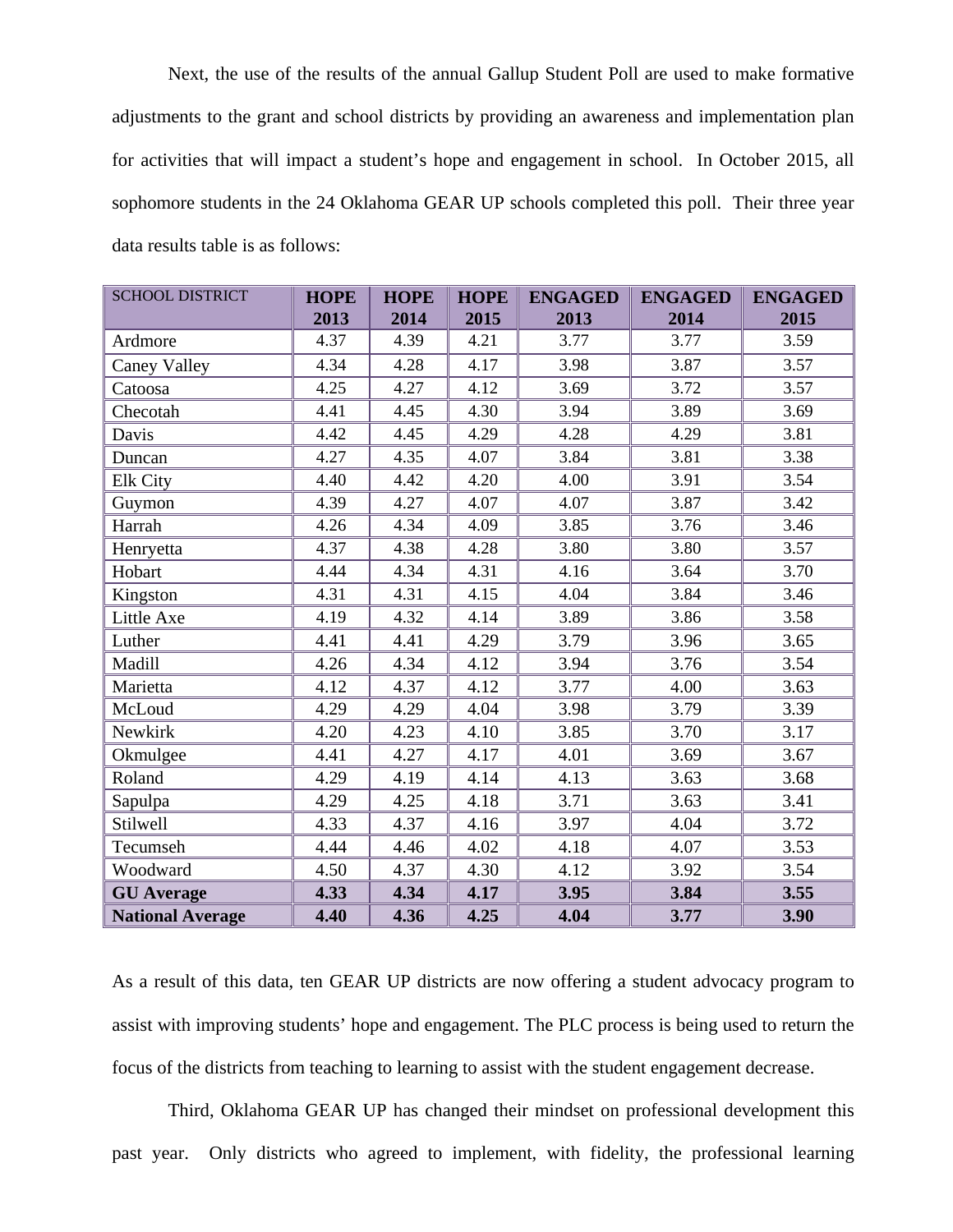community concept in their middle schools and high schools received partnership support funds for professional development. All other professional development opportunities were suspended with the exception of the grant writing course for school sustainability. Professional learning communities by definition is an ongoing process in which educators work collaboratively in recurring cycles of collective inquiry and action research to achieve better results for the students they serve. PLCs operate under the assumption that the key to improved learning for students is continuous job-embedded learning for educators.

 The very essence of a professional learning community is a focus on and a commitment to the learning of each student. When a school or district functions as a PLC, educators with the organization embrace high levels of learning for all students as both the reason the organization exists and the fundamental responsibility of those who work within it. They make collective commitments clarifying what each member will do to create such an organization, and they use results-oriented goals to mark their progress. Members work together to clarify exactly what each student must learn (essential skills/curriculum), monitor each student's learning on a timely basis (common formative assessments), provide systematic interventions that ensure student receive additional time and support for learning when they struggle (build in intervention time), and extend and enrich learning when students have already mastered the intended outcomes (build in enrichment time).

 Oklahoma GEAR UP has been persistent in their endeavor to encourage teachers to not accept the status quo and to constantly search for a better way to achieve goals and accomplish the purpose of the organization. Systematic processes engaged each member of the organization in an ongoing cycle of:

- Gathering evidence of current levels of student learning;
- Developing strategies and ideas to build on strengths and address weaknesses in that learning;
- Implementing those strategies and ideas;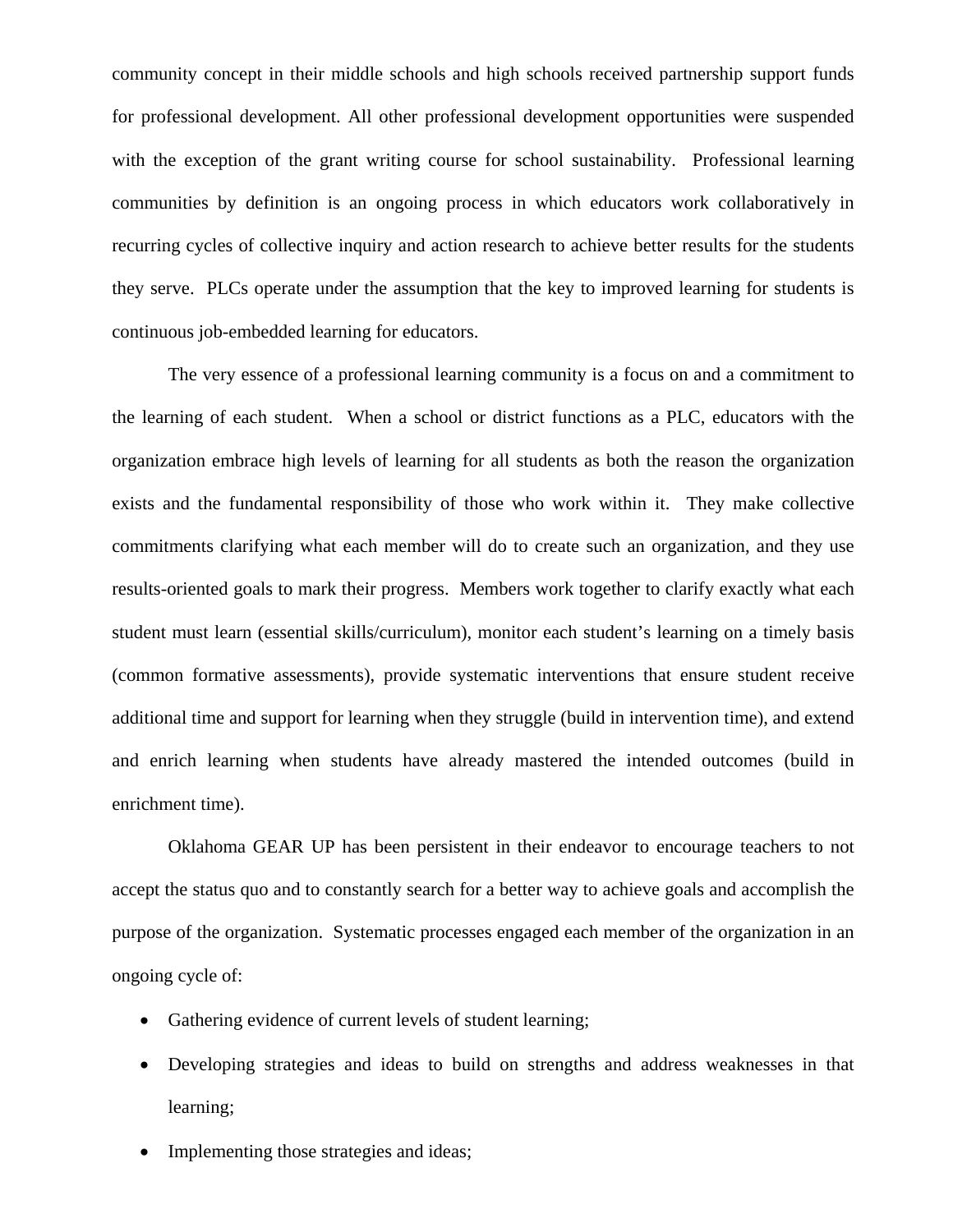- Analyzing the impact of the changes to discover what was effective and what was not; and
- Applying new knowledge in the next cycle of continuous improvement.

The goal has been not to simply to learn a new strategy, but instead to create conditions for a perpetual learning environment in which innovation and experimentation are viewed not as tasks to be accomplished or projects to be completed but as ways of conducting day-to-day business – forever!

Next, this year Oklahoma GEAR UP has sought to transform what it means to be an effective leader at all phases of a leader's career. By setting high standards for effective leadership based on research and best practice, Oklahoma GEAR UP aimed to empower districts to build a network of exceptional instructional leaders, including superintendents, principals and teacher leaders. The leadership strategy reflected the changing skill sets needed by educators in Oklahoma to move from an individual-manager-as-leader model to a shared-instructional-leader model. This shared-instructional-leader model has required a bold, comprehensive strategy. Specific training was provided to superintendents in collaboration with Quantum Learning to further the work that superintendents have completed through the NCCEP Superintendent Training. In addition, principals have participated in a Principals Summit with an emphasis on their role in the professional learning community process. Through the PLC process, the expectations of the principal have changed from principal as an efficient manager to a principal who can develop the necessary conditions to help adults in the school continually improve their ability to ensure students gain the knowledge and skills that are essential for success in the 21<sup>st</sup> Century. Training included learning principles comprised of critical components of an instructional leader. Furthermore, teacher leaders in districts who are implementing professional learning communities have participated in specific guiding coalition leadership training to redefine their understanding of leadership. The training also strove to deepen the pool of highly effective teacher leaders who are capable of leading from both the classroom and the main office and become highly functional in the PLC process.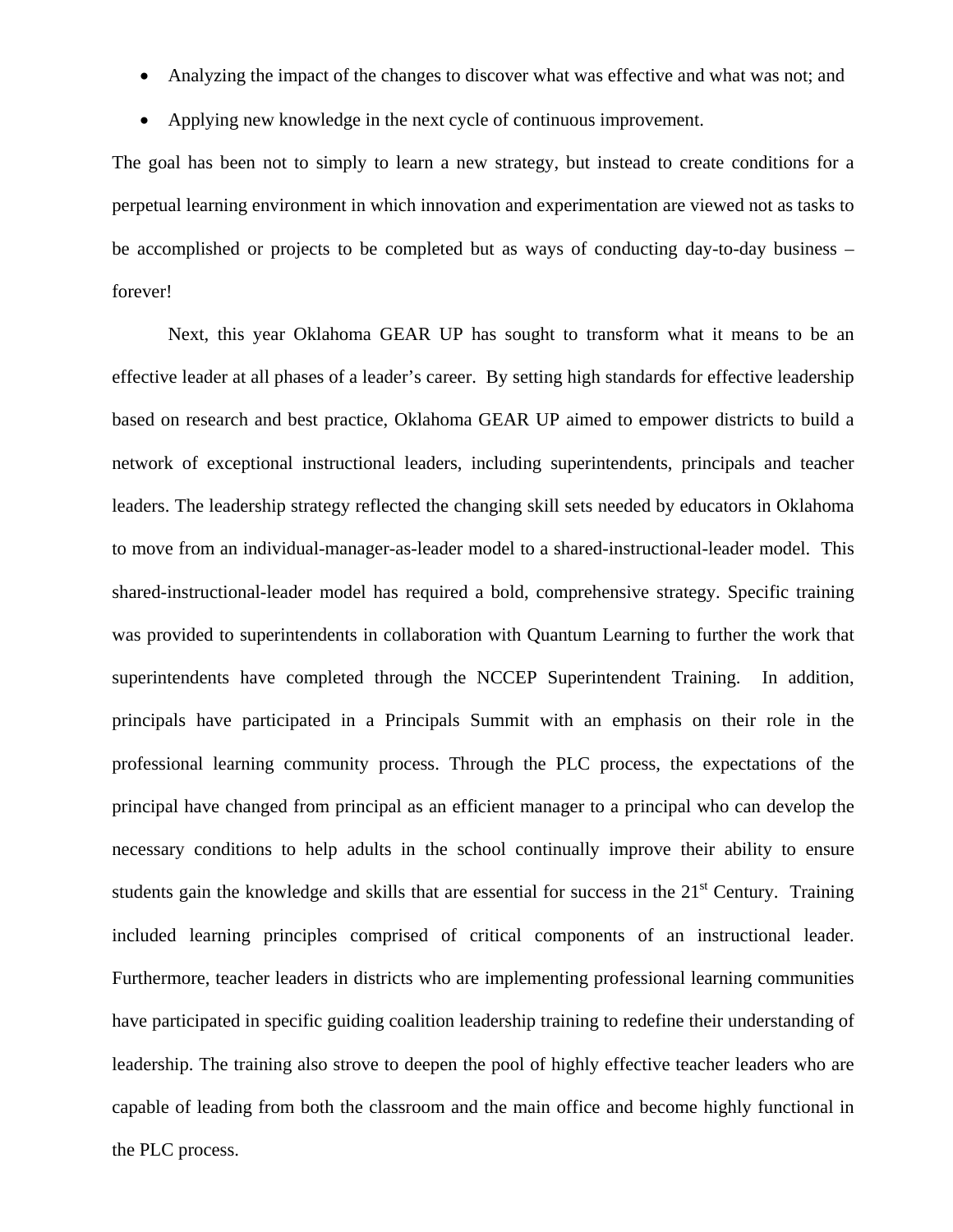Next, Oklahoma GEAR UP college persistence data exceeded the state persistence rates according to National Student Clearinghouse data compared to Oklahoma Regents college persistence data. Oklahoma college persistence rates are currently at 64% while GEAR UP averages 70% for in-state persistence. Specifically, by district, college persistence rates are as follows:

| <b>District</b>      | <b>In-State</b> | <b>In-State #</b> | <b>Out-of-State</b> | Out-of-State # |
|----------------------|-----------------|-------------------|---------------------|----------------|
| <b>Ardmore</b>       | 64%             | 145               | 73%                 | 15             |
| <b>Caney Valley</b>  | 72%             | 60                | 60%                 | 5              |
| <b>Catoosa</b>       | 60%             | 135               | 81%                 | 16             |
| <b>Checotah</b>      | 69%             | 112               | 60%                 | 10             |
| <b>Davis</b>         | 84%             | 63                | 50%                 | $\overline{2}$ |
| <b>Duncan</b>        | 75%             | 197               | 70%                 | 20             |
| <b>Elk City</b>      | 69%             | 126               | 60%                 | 15             |
| <b>Guymon</b>        | 67%             | 128               | 67%                 | 42             |
| <b>Harrah</b>        | 74%             | 141               | 78%                 | 9              |
| <b>Henryetta</b>     | 88%             | 43                | 67%                 | 6              |
| <b>Hobart</b>        | 70%             | 61                | 100%                | $\overline{2}$ |
| <b>Kingston</b>      | 59%             | 59                | 83%                 | 6              |
| <b>Little Axe</b>    | 65%             | 66                | 86%                 | $\overline{7}$ |
| <b>Luther</b>        | 70%             | 43                | 75%                 | $\overline{4}$ |
| <b>Madill</b>        | 75%             | 112               | 90%                 | 10             |
| <b>Marietta</b>      | 69%             | 62                | 50%                 | 8              |
| <b>McLoud</b>        | 72%             | 124               | 36%                 | 11             |
| <b>Newkirk</b>       | 80%             | 44                | 61%                 | 18             |
| <b>Okmulgee</b>      | 53%             | 73                | 29%                 | $\overline{7}$ |
| <b>Roland</b>        | 78%             | 60                | 69%                 | 42             |
| <b>Sapulpa</b>       | 64%             | 287               | 71%                 | 31             |
| <b>Stilwell</b>      | 71%             | 105               | 50%                 | 22             |
| <b>Tecumseh</b>      | 72%             | 137               | 100%                | $\overline{4}$ |
| Woodward             | 79%             | 126               | 25%                 | $\overline{4}$ |
| <b>Average/Total</b> | 70%             | 2509              | 66%                 | 316            |

**What barriers or problems have you encountered in planning, developing, implementing, and / or administering your grant? How have you addressed these problems?** 

Educational climate changes have been the most difficult barrier/challenge for Oklahoma teachers and administrators this year. Oklahoma still does not have any approved state educational standards for math or English, which makes it difficult for teachers to know what standards should be taught each year and to narrow the standards down to essential skills/curriculum necessary for successful PLCs. In addition, the majority of educational changes that were approved from 2012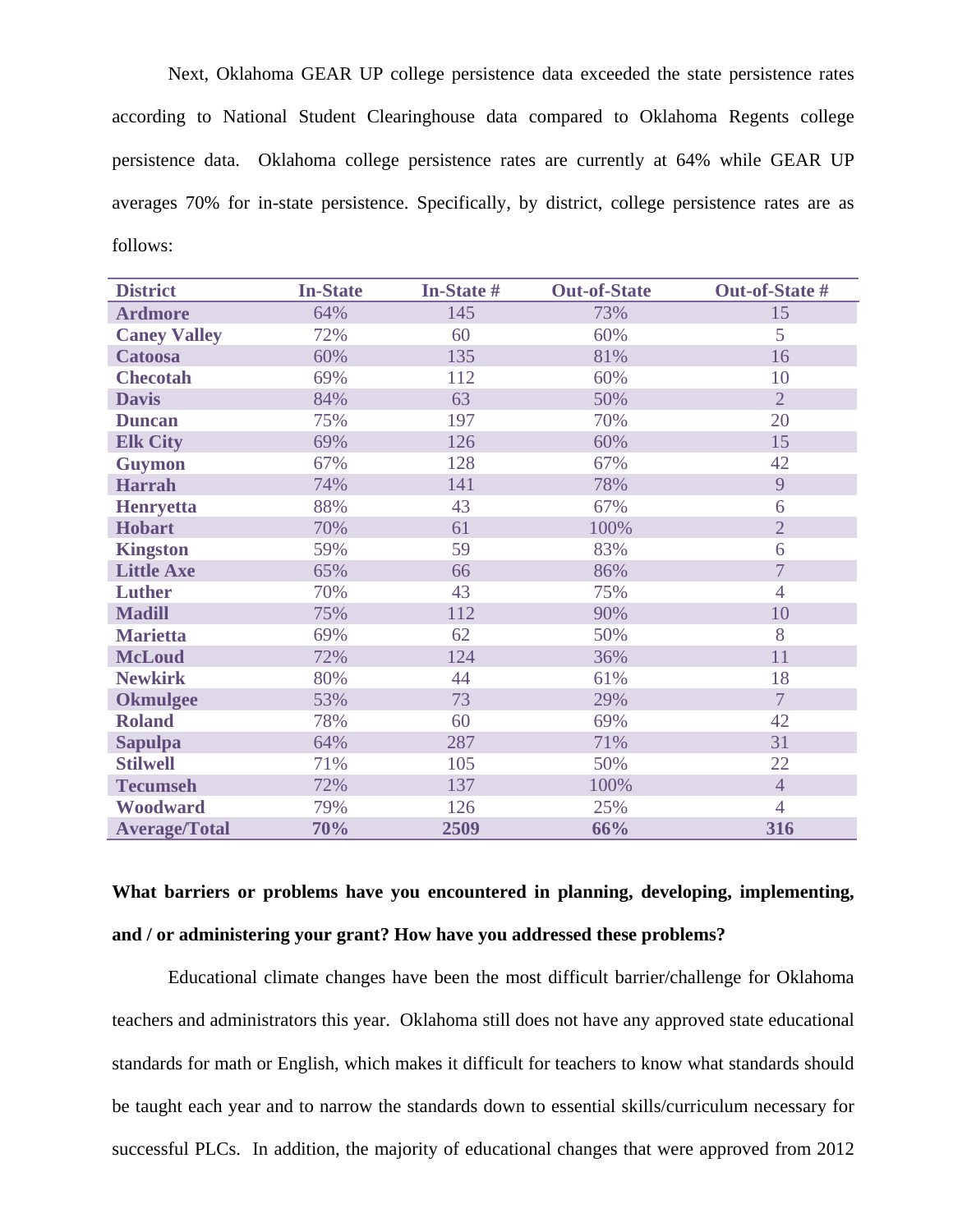to now are being revisited with the majority of these changes being overturned by state legislators, such as using student value added data as a way to evaluate core content teachers. These constant changes in the state educational system make it difficult for teachers to know what to teach, what they are being evaluated on, or what students will be assessed on each year. Oklahoma GEAR UP continues to be diligent in keeping up with the educational changes and to work closely with the Oklahoma State Dept. of Education as changes are made and implemented at the district level.

Another barrier to success for the Oklahoma GEAR UP grant included the indecisiveness of ACT this past year. Oklahoma GEAR UP bases student academic achievement on the EPAS educational assessment system, but since ACT has dissolved those tests, Oklahoma educators have been complacent in giving the assessments this year. Now that ACT is going back to giving a 10th grade predictor assessment, teachers have been very frustrated with the constant changes of this vendor/partner.

An additional barrier that impeded the success of the Oklahoma GEAR UP grant is the ever increasing number of alternative certified teachers who are teaching in our GEAR UP schools. This year an average of 15-25% of all GEAR UP teachers have had no pedagogy or classroom management training, which makes it difficult to improve student achievement when the teachers do not have the skills to improve student learning. Oklahoma GEAR UP has continued to explore possible solutions to the rising number of alternative certified teachers, including induction training during the summer months and curriculum training through the professional learning community training modules and PLC culture change.

# **Describe briefly the progress that you have made during this reporting period in implementing your evaluation plan as described in your approved application for GEAR UP funding.**

The Oklahoma GEAR UP evaluation plan determined if the project outcomes and performance measures were achieved by monitoring project implementation on a formative basis. The *Context, Input, Process, Product (CIPP*) model (*Stufflebeam*, 2002), an ongoing cyclical process of evaluation, guided the evaluation strategies and ensure sustainable outcomes that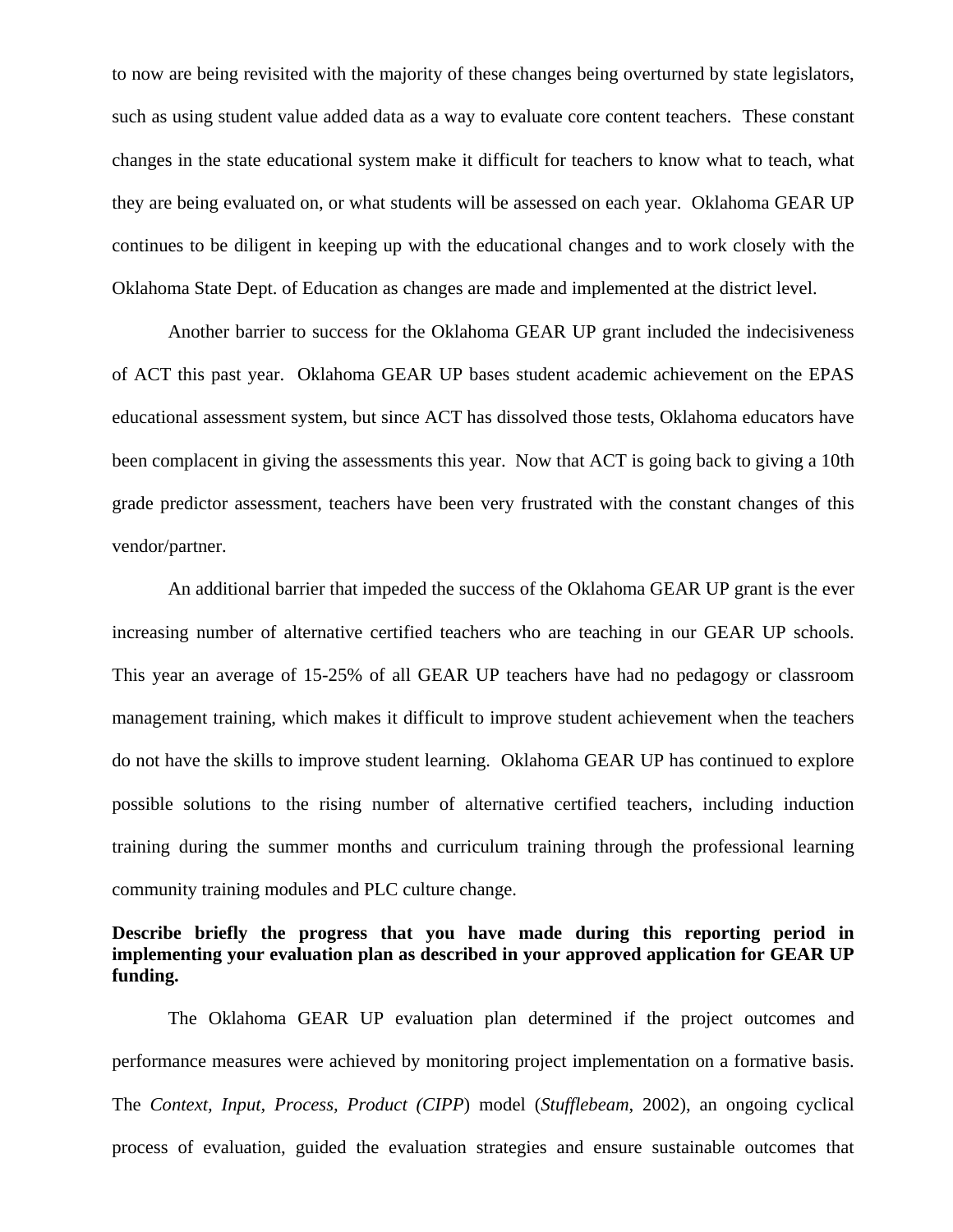enhanced project improvement and document information about process development for all strategies. The CIPP model ensured the use of an integrated, multi-faced evaluation and allows a continual refinement of services based on outcomes, stakeholder feedback, and the needs of the population served. Oklahoma GEAR UP has made one significant change to their evaluation plan this year. Utilizing the ALCA online data warehouse and information database, the internal evaluator has taken over the collection process for all activity reports, biannual data reports, and the annual performance report. Oklahoma GEAR UP no longer contracts with CoBro for this service. The results have been a more reliable data reporting and collection process for the grant. Districts have taken ownership in their data collection, and more accurate reporting is available on a formative basis. Oklahoma GEAR UP is gathering the following data for their grant objectives on a formative basis, as identified in their grant evaluation plan:

| <b>Objectives</b>                          | <b>Evaluation Methods</b>                                                  |
|--------------------------------------------|----------------------------------------------------------------------------|
| Objective 1 (GPRA):<br>The                 | <b>Quantitative</b> data: Number of students enrolled in and               |
| percentage of students who                 | completing 8 <sup>th</sup> pre-algebra and algebra; number of students who |
| pass pre-algebra by the end of             | meet or exceed the EXPLORE college readiness benchmark for                 |
| the 8 <sup>th</sup> grade will increase an | math; number of rigorous math courses offered by the LEAs;                 |
| average of 5% per year as                  | teacher participation on professional development; and number              |
| measured by LEA student                    | of students requiring math remediation. Qualitative data:                  |
| achievement data.                          | Student surveys; graduation advisement surveys; STEM summer                |
|                                            | camp enrollment; professional development survey findings; and             |
|                                            | career exploration data.                                                   |
| Objective 2 (GPRA):<br>The                 | <b>Quantitative</b> data: Number of students enrolled in and               |
| percentage of students who                 | completing Algebra I, Geometry, and Pre-Algebra in 9 <sup>th</sup> grade;  |
| pass Algebra 1 by the end of               | number of students who meet or exceed the PLAN college                     |
| the $9th$ grade will increase 3%           | readiness benchmark for math; and number of students                       |
| per year as measured by LEA                | participating in STEM academies. Qualitative data: Student                 |
| student achievement data.                  | surveys; and teacher professional development survey findings.             |
| Objective 3 (GPRA):<br>The                 | Quantitative data: Student mathematics enrollment and                      |
| percentage of students who                 | completion data; number of students who meet or exceed the                 |
| take three years of mathematics            | mathematics college readiness benchmarks on 11 <sup>th</sup> grade ACT     |
| beyond Algebra 1 by the $12th$             | assessment; number of teachers participating in mathematics                |
| grade will increase 5% per year            | professional development; and student mathematics grades.                  |
| as measured by LEA student                 | <b>Qualitative</b> data: Student survey results; teacher professional      |
| data.                                      | development evaluation instruments; and teachers' use of student           |
|                                            | data.                                                                      |
| <b>Objective 4:</b> The percentage         | Quantitative data: Number of students enrolled in college                  |
| of GEAR UP students who                    | remediation courses; percentage of students who meet or exceed             |
| place into college level Math              | the EXPLORE, PLAN and ACT college readiness standards in                   |
| and English courses without                | math, English, and reading. Qualitative data: Exit interviews              |
| the need for remediation will              | with students who seek assistance from College Liaisons and/or             |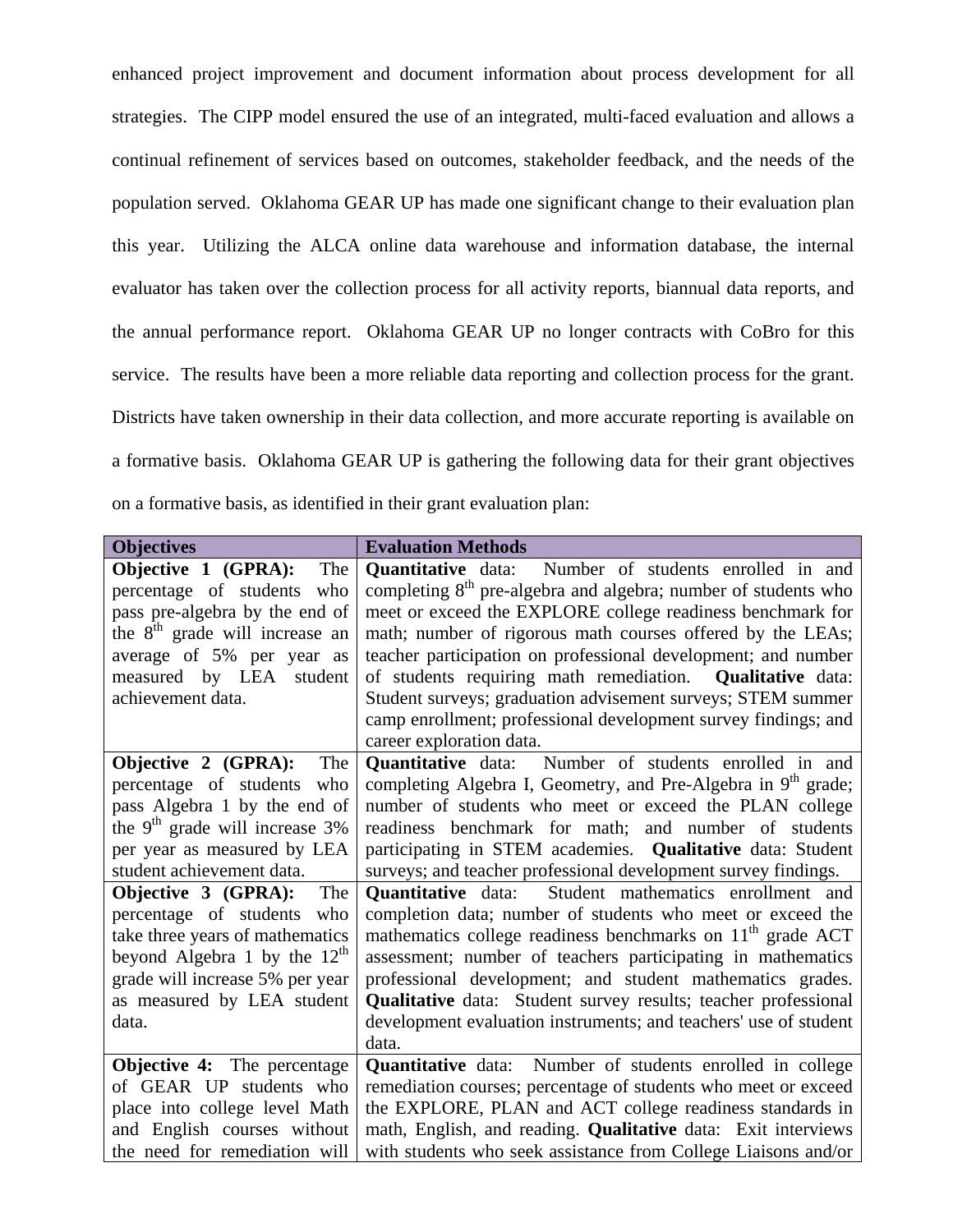| increase 3% each year.                     | participate in college remediation and assistance programs.             |
|--------------------------------------------|-------------------------------------------------------------------------|
| Objective 5: The percentage                | <b>Quantitative</b> data: Percent of students who meet or exceed the    |
| of GEAR UP students who                    | EXPLORE, PLAN and/ACT college readiness benchmarks;                     |
| knowledge<br>of,<br>and<br>have            | percent of students who have an unweighted grade point average          |
| demonstrate,<br>necessary                  | of at least 3.0 on a 4-point scale; percent of students who enroll      |
| preparation<br>for<br>academic             | in and successfully complete an Advance Placement (AP)                  |
| college will increase 3% each              | course; percent of students who obtain college credit while in          |
| year.                                      | high school; and the percent of students who successfully fulfill       |
|                                            | the requirements of Oklahoma's college preparation high school          |
|                                            | curriculum. Qualitative data: Teacher professional development          |
|                                            | surveys; Gallup Student Poll; external provider evaluation data;        |
|                                            | and counselor professional development survey findings.                 |
| Objective 6:<br>The percentage             | Quantitative data: Student assessment scores, value added data          |
| <b>GEAR</b><br><b>UP</b><br>teachers<br>of | analysis, ACT data analysis, student/teacher linkage data;              |
| identified as highly effective             | teacher professional development participation data; and teacher        |
| will increase 5% each year as              | evaluation calibration results.<br><b>Qualitative</b> data:<br>Teacher  |
| measured by the calibration of             | evaluation results; teacher professional development evaluation         |
| value<br>added<br>student<br>data          | results; teacher surveys; and leadership training survey results.       |
| and new teacher<br>analysis                |                                                                         |
| evaluation rubric scores.                  |                                                                         |
| Objective 7 (GPRA):<br>The                 | Quantitative data: High school graduation rates; and percent of         |
| percentage of students who                 | students who meet or exceed the EXPLORE; and PLAN                       |
| graduate from high school will             | and/ACT college readiness benchmarks.<br><b>Qualitative</b> data:       |
| increase 2% each year<br>as                | Student exit interviews; student leadership participation; and          |
| measured by Office<br>of                   | student activity data.                                                  |
| Accountability data.                       |                                                                         |
| <b>Objective 8:</b> The percentage         | <b>Quantitative</b> data: College enrollment and persistence data;      |
| of GEAR UP students and                    | college freshmen grade point average data; student activity             |
| former GEAR UP students                    | participation data; and number of students who enroll in dual           |
| who are enrolled in college                | credit courses.<br><b>Qualitative</b> data:<br>Student exit interviews; |
| will increase 3% each program              | student surveys; and Gallup Student Poll results.                       |
| year measured by Office of                 |                                                                         |
| Accountability data.                       |                                                                         |
| <b>Objective 9:</b> The percentage of      | <b>Quantitative</b> data: Student persistence data; number of students  |
| former GEAR UP<br>students                 | making satisfactory progress toward postsecondary educational           |
| who are on track to graduate               | goal; and student graduation rates. Qualitative data: Annual            |
| college will increase 4% each              | student surveys; student exit interviews; and focus group results.      |
| year as measured by OSRHE                  |                                                                         |
| data.                                      |                                                                         |
| <b>Objective 10:</b> The percentage        | <b>Quantitative</b> data: Number of parents who complete parent         |
| of GEAR UP students and                    | leadership training; and number of student applications for             |
| parents who demonstrate                    | FAFSA. Qualitative data: Student/parent surveys, student exit           |
| knowledge of available                     | interviews; and focus group data.                                       |
| financial aid and college costs            |                                                                         |
| will increase 6% each year.                |                                                                         |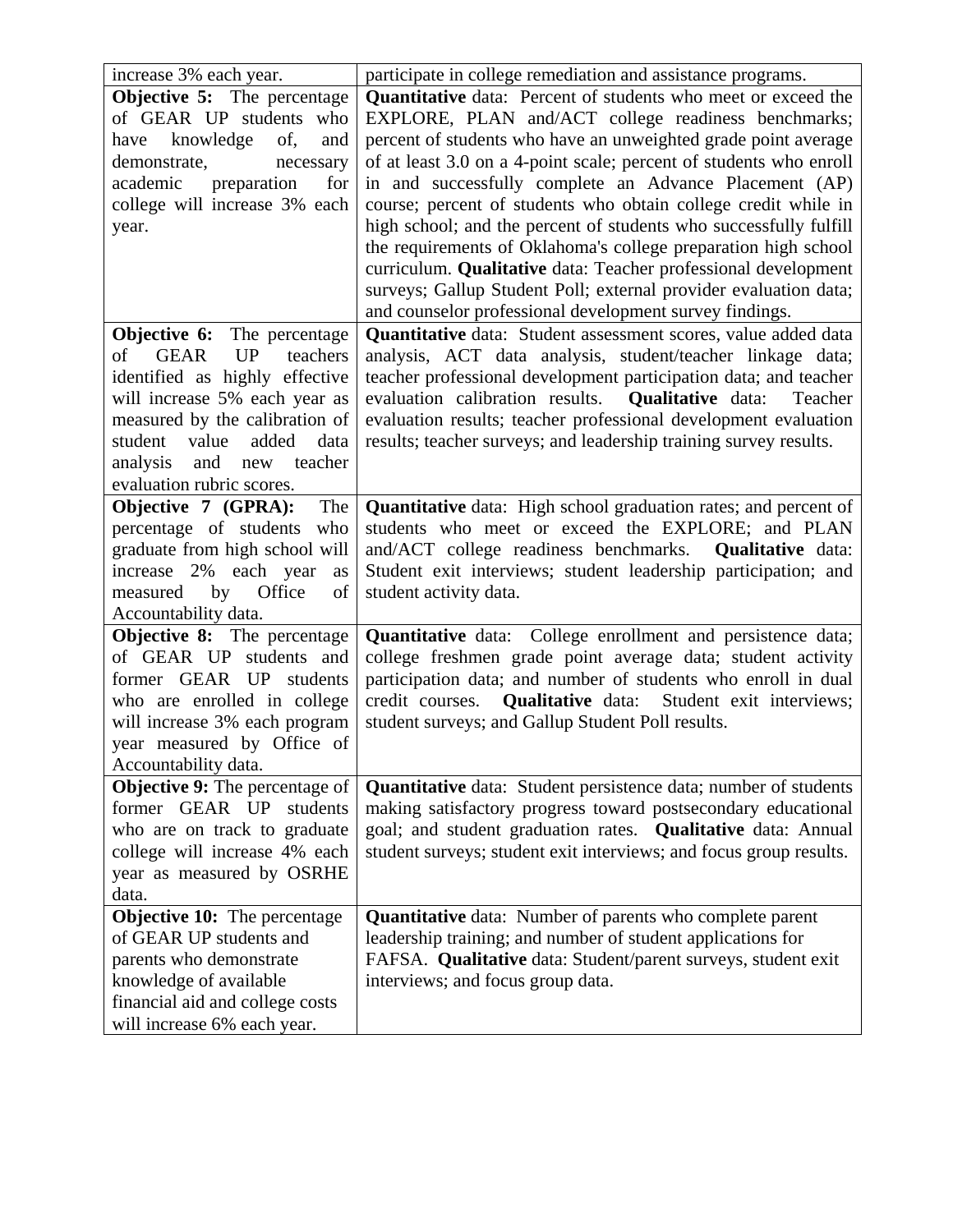| <b>Objective 11:</b> The percentage | <b>Quantitative</b> data: Number of parents who participate in Parent |
|-------------------------------------|-----------------------------------------------------------------------|
| of parents who actively engage      | Leadership Academy training; and number of parents who attend         |
| in activities associated with       | LEA parent/teacher conferences and events. Qualitative data:          |
| assisting students in their         | Parent surveys results.                                               |
| academic preparation for            |                                                                       |
| college will increase by 10%        |                                                                       |
| each year.                          |                                                                       |

This data was reviewed on a monthly basis during leadership meetings and on a quarterly basis with all GEAR UP staff. Adjustments to the grant programs were made based on this data review on an ongoing basis.

The Oklahoma GEAR UP evaluation had multiple components for measuring the impact of the grant on Oklahoma students. First, GEAR UP staff disseminated information about the GEAR UP project in a variety of ways to share strategies that are suitable for replication. This included making presentations at state, regional, and national education conferences, local school boards, and to statewide education stakeholders and businesses. Also, GEAR UP information was made available on the GEAR UP website at www.okgearup.org. Next, the Oklahoma GEAR UP communication plan included the creation of various toolkits that were made available to school districts in the state, and on a national level to ensure replicability of best practices. This year, toolkits were created and shared for implementing a College Application Week event, a freshman transition camp, and National GEAR UP Week activities and events.

# **Describe how your project's activities and outcomes are likely to be sustained over time. What systemic changes have occurred in your school(s)?**

Oklahoma GEAR UP has put several processes in place to ensure systemic change in the districts served through their state grant. First, Oklahoma GEAR UP offered an annual two-day grant writing institute for teachers who want to learn how to write and secure external funding to continue GEAR UP programs and activities long after the grant is completed.

In addition, through the implementation of the professional learning community process, districts have learned valuable collaborative skills that will lead to systemic change long after the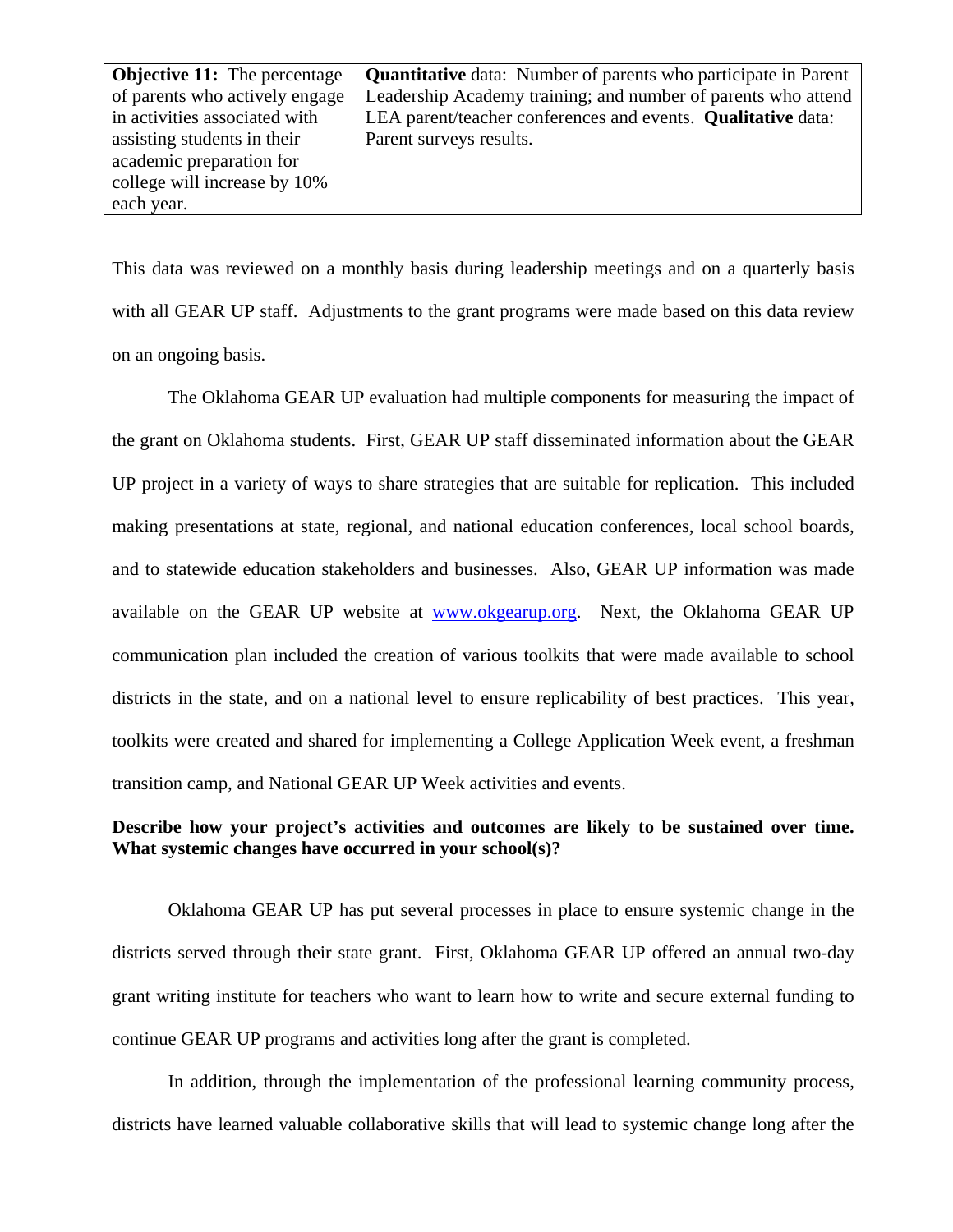grant is completed and will provide the necessary skills for district personnel to ensure student learning no matter what educational climate changes occur in the future. The focus on results has led each team to develop and pursue measurable improvement goals that are aligned to school and district goals for learning. It also has driven teams to create a series of common formative assessments that are administered to students multiple times throughout the year to gather ongoing evidence of student learning. These assessments are used to identify students who need additional time and support for learning and students who need additional enrichment time to ensure systemic improvement efforts.

Also, GEAR UP districts are beginning to phase out GEAR UP funding for many of their student programs and absorbing those costs as the years progress in the grant. For example, districts now cover costs for transportation for students' college campus field trips and freshmen orientation and financial aid event expenses. College Application Week activities have gone statewide, and GEAR UP districts have absorbed any costs associated with that program.

# **Please provide any additional information about your project that you think would be helpful to the Department of Education in evaluating your performance or understanding the contents of your annual report.**

Please see attached documents, sent under separate cover, including an Oklahoma's Promise overview, Oklahoma GEAR UP external evaluation summary, parent/student/faculty survey data results, and Oklahoma State GEAR UP Advisory Board minutes.

**A. Describe the progress that your project has made towards accomplishing the objectives of your project for this reporting period as outlined in your grant application or work plan. Please list your objectives in the table below, and indicate what activities have taken place, the quantitative results of those activities, and actions required (what, if any, changes do you intend to make in response to the results that you have seen). You may change the page layout of this table to landscape, if needed.**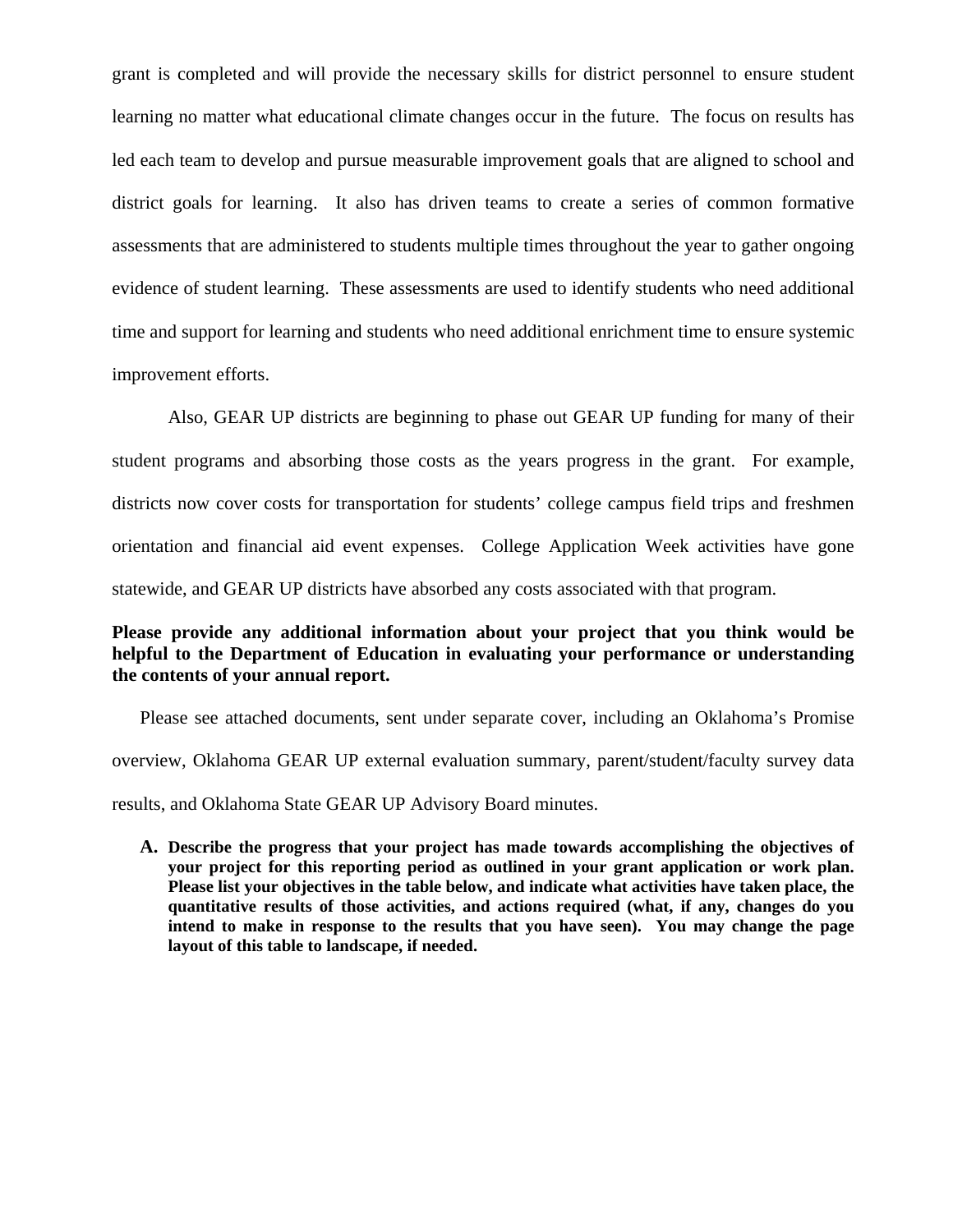| Objectives:<br>List<br>the<br>approved objectives from<br>your grant application or<br>Where<br>work<br>plan.<br>applicable, provide baseline<br>data.                                                                                                                                                                                           | Activities: List the activities that have<br>been conducted to meet the objective.                                                                                                                                                                                                                                                                                                                                                                                                                                                                                                                                                                                                                                                                                                                                                                                                                                                 | Results: Has the objective been<br>met? If not, what progress have<br>made in reaching<br>vou<br>the<br>objective?                                                                                                                                                                                                                                                                                                                                                                                                                                                            | <b>Actions</b><br>required: Are<br>you<br>planning<br>to<br>make<br>changes to the<br>grant<br>in<br>response to the               |
|--------------------------------------------------------------------------------------------------------------------------------------------------------------------------------------------------------------------------------------------------------------------------------------------------------------------------------------------------|------------------------------------------------------------------------------------------------------------------------------------------------------------------------------------------------------------------------------------------------------------------------------------------------------------------------------------------------------------------------------------------------------------------------------------------------------------------------------------------------------------------------------------------------------------------------------------------------------------------------------------------------------------------------------------------------------------------------------------------------------------------------------------------------------------------------------------------------------------------------------------------------------------------------------------|-------------------------------------------------------------------------------------------------------------------------------------------------------------------------------------------------------------------------------------------------------------------------------------------------------------------------------------------------------------------------------------------------------------------------------------------------------------------------------------------------------------------------------------------------------------------------------|------------------------------------------------------------------------------------------------------------------------------------|
| 1. The percentage of<br>students who pass<br>pre-algebra by the end<br>of the eighth grade<br>will increase an<br>average of 5% per<br>year as measured by<br><b>LEA</b> student<br>achievement data.<br>Baseline data<br>indicates 14.4% of<br>students have meet<br>the College Readiness<br>Benchmark on the<br><b>EXPLORE</b><br>assessment. | Three GEAR UP University<br>summer programs were offered in<br>June 2015 for students with an<br>emphasis in STEM with a total of<br>62 students attending the<br>sessions.<br>A total of 33 math teachers in<br>five districts received curriculum<br>and instruction training<br>professional development<br>including the creation of essential<br>standards and learning targets,<br>increasing the rigor of classroom<br>assessments, and creating<br>common formative assessments.<br>A total of 33 math teams (one<br>team from each school site X 17<br>sites) met in professional learning<br>communities a minimum of<br>2X/month for 10 months.<br>Local advisory boards were made<br>aware of GEAR UP data needs<br>and required student enrollment<br>requirements. A special<br>emphasis was placed on reducing<br>the number of students who were<br>enrolled in math remediation<br>courses and a greater emphasis | In the $2014-15$ school year,<br>3,064 GEAR UP students<br>in grade 8 or 95% passed<br>pre-Algebra by the end of<br>their 8th grade year<br>compared to 2,817 students<br>last year. This is an<br>increase 247 students. To<br>meet this objective, there<br>had to have been 86 more<br>students who passed pre-<br>Algebra. This objective<br>has been met.<br>College readiness<br>benchmark this year on the<br><b>EXPLORE</b> assessment for<br>all GEAR UP 8 <sup>th</sup> graders in<br>mathematics was at 18%<br>compared to the baseline<br>data of 16% in 2010-11. | results?<br>No changes<br>are<br>anticipated<br>at this time.                                                                      |
|                                                                                                                                                                                                                                                                                                                                                  | placed on a more rigorous math<br>curriculum.                                                                                                                                                                                                                                                                                                                                                                                                                                                                                                                                                                                                                                                                                                                                                                                                                                                                                      |                                                                                                                                                                                                                                                                                                                                                                                                                                                                                                                                                                               |                                                                                                                                    |
| 2. The percentage of<br>students who pass<br>Algebra I by the end<br>of the ninth grade will<br>increase 3% per year<br>as measured by LEA<br>student achievement<br>data.                                                                                                                                                                       | Three GEAR UP University<br>summer programs were offered in<br>June 2015 for students with an<br>emphasis in STEM with a total of<br>62 students attending the<br>sessions.<br>Some districts provided tutoring<br>to students who were struggling<br>in mathematics.                                                                                                                                                                                                                                                                                                                                                                                                                                                                                                                                                                                                                                                              | In the 2014-15 school year,<br>2,703 students completed<br>Algebra I by the end of the<br>ninth grade, compared to<br>3,339 students last year.<br>This is a decrease of 636<br>students comparing one<br>year to the next. This<br>objective has not been met.                                                                                                                                                                                                                                                                                                               | <b>Teachers</b><br>and the<br>local<br>advisory<br>boards will<br>be made<br>aware of the<br><b>GEAR UP</b><br>targets and<br>will |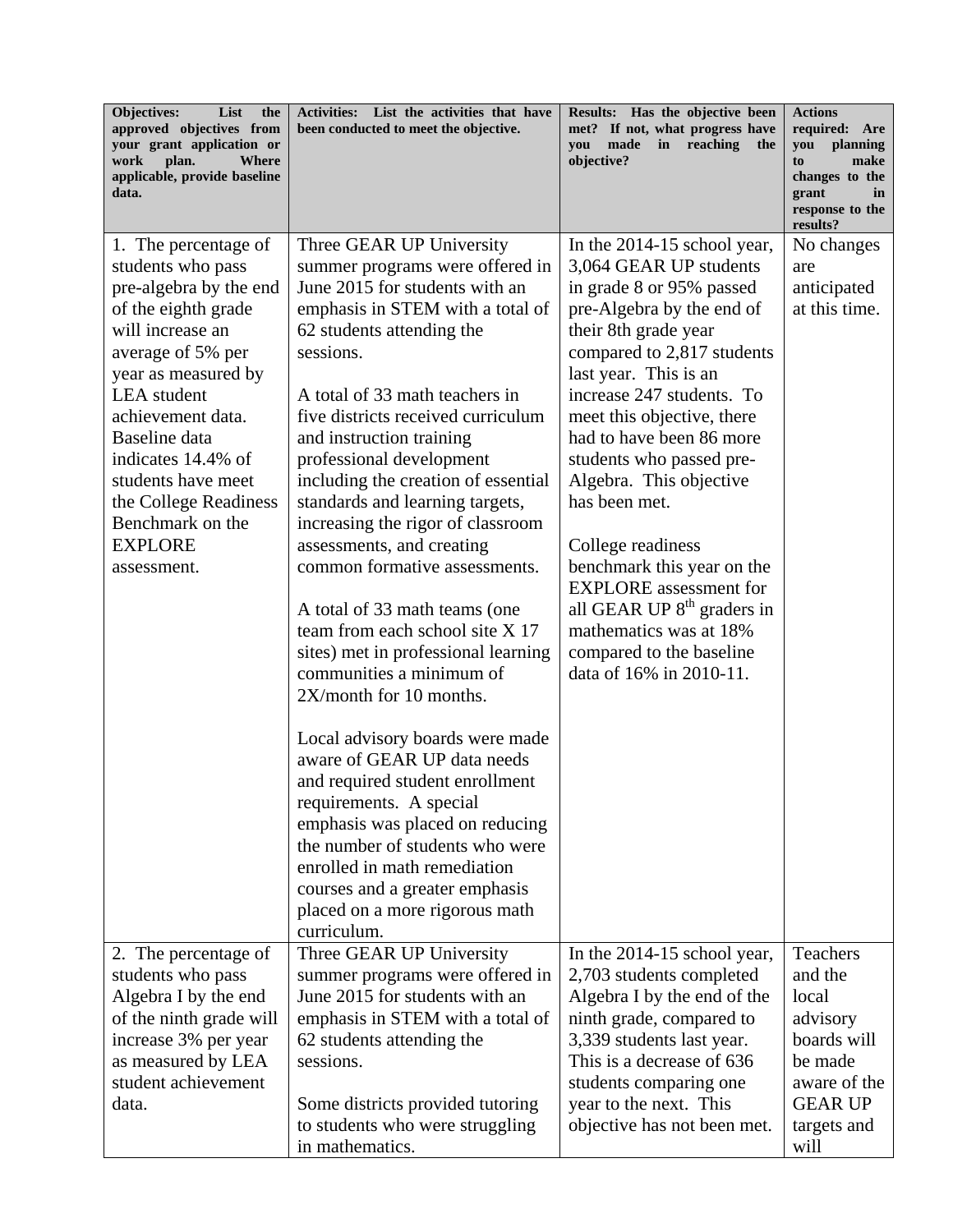|                         | A total of 33 math teachers in                                   |                            | encourage          |
|-------------------------|------------------------------------------------------------------|----------------------------|--------------------|
|                         | five districts received curriculum                               |                            | districts to       |
|                         | and instruction training                                         |                            | increase           |
|                         | professional development                                         |                            | student            |
|                         | including the creation of essential                              |                            | placement          |
|                         | standards and learning targets,                                  |                            | in more            |
|                         | increasing the rigor of classroom                                |                            | rigorous           |
|                         | assessments, and creating                                        |                            | math               |
|                         | common formative assessments.                                    |                            | courses            |
|                         |                                                                  |                            | moving             |
|                         | A total of 33 math teams (one                                    |                            | forward.           |
|                         | team from each school site X 17                                  |                            |                    |
|                         | sites) met in professional learning                              |                            |                    |
|                         | communities a minimum of                                         |                            |                    |
|                         | 2X/month for 10 months.                                          |                            |                    |
| 3. The percentage of    | Three GEAR UP University                                         | This year's data indicated | Teachers           |
| students who take       | summer programs were offered in                                  | that 877 students had      | and the            |
| three years of          | June 2015 for students with an                                   | completed three years of   | local              |
| mathematics beyond      | emphasis in STEM with a total of                                 | math beyond Algebra I      | advisory           |
| Algebra I by the $12th$ | 62 students attending the                                        | including courses such as  | boards will        |
| grade will increase     | sessions.                                                        | calculus and trigonometry  | be made            |
| 5% per year as          |                                                                  | compared to 1,203 students | aware of the       |
| measured by LEA         | Some districts provided tutoring                                 | in the previous year. This | <b>GEAR UP</b>     |
| student data.           | to students who were struggling                                  | objective was not met.     | targets and        |
|                         | in mathematics.                                                  |                            | will               |
|                         |                                                                  |                            | encourage          |
|                         | A total of 33, math teachers in                                  |                            | districts to       |
|                         | five districts received curriculum                               |                            | increase           |
|                         | and instruction training                                         |                            | student            |
|                         | professional development                                         |                            | placement          |
|                         | including the creation of essential                              |                            | in more            |
|                         | standards and learning targets,                                  |                            | rigorous           |
|                         | increasing the rigor of classroom                                |                            | math               |
|                         | assessments, and creating                                        |                            | courses            |
|                         | common formative assessments.                                    |                            |                    |
|                         |                                                                  |                            | moving<br>forward. |
|                         |                                                                  |                            |                    |
|                         | A total of 33 math teams (one<br>team from each school site X 17 |                            |                    |
|                         |                                                                  |                            |                    |
|                         | sites) met in professional learning<br>communities a minimum of  |                            |                    |
|                         |                                                                  |                            |                    |
|                         | 2X/month for 10 months.                                          |                            |                    |
| 4. The percentage of    | Three GEAR UP University                                         | The average college        | No changes         |
| <b>GEAR UP students</b> | summer programs were offered in                                  | remediation rate last year | are                |
| who place into          | June 2015 for students with an                                   | for math was at 37.6%      | anticipated        |
| college level math      | emphasis in STEM with a total of                                 | compared to this year's    | at this time.      |
| and English courses     | 62 students attending the                                        | rate of 42%. This          |                    |
| without the need for    | sessions.                                                        | objective for math was not |                    |
| remediation will        |                                                                  | met. The average college   |                    |
| increase 3% each year   | Twenty districts provided                                        | remediation rate for       |                    |
| as measured by          | tutoring to students who were                                    | English last year was      |                    |
| <b>OSRHE</b> data.      | struggling in mathematics.                                       | 19.3% compared to this     |                    |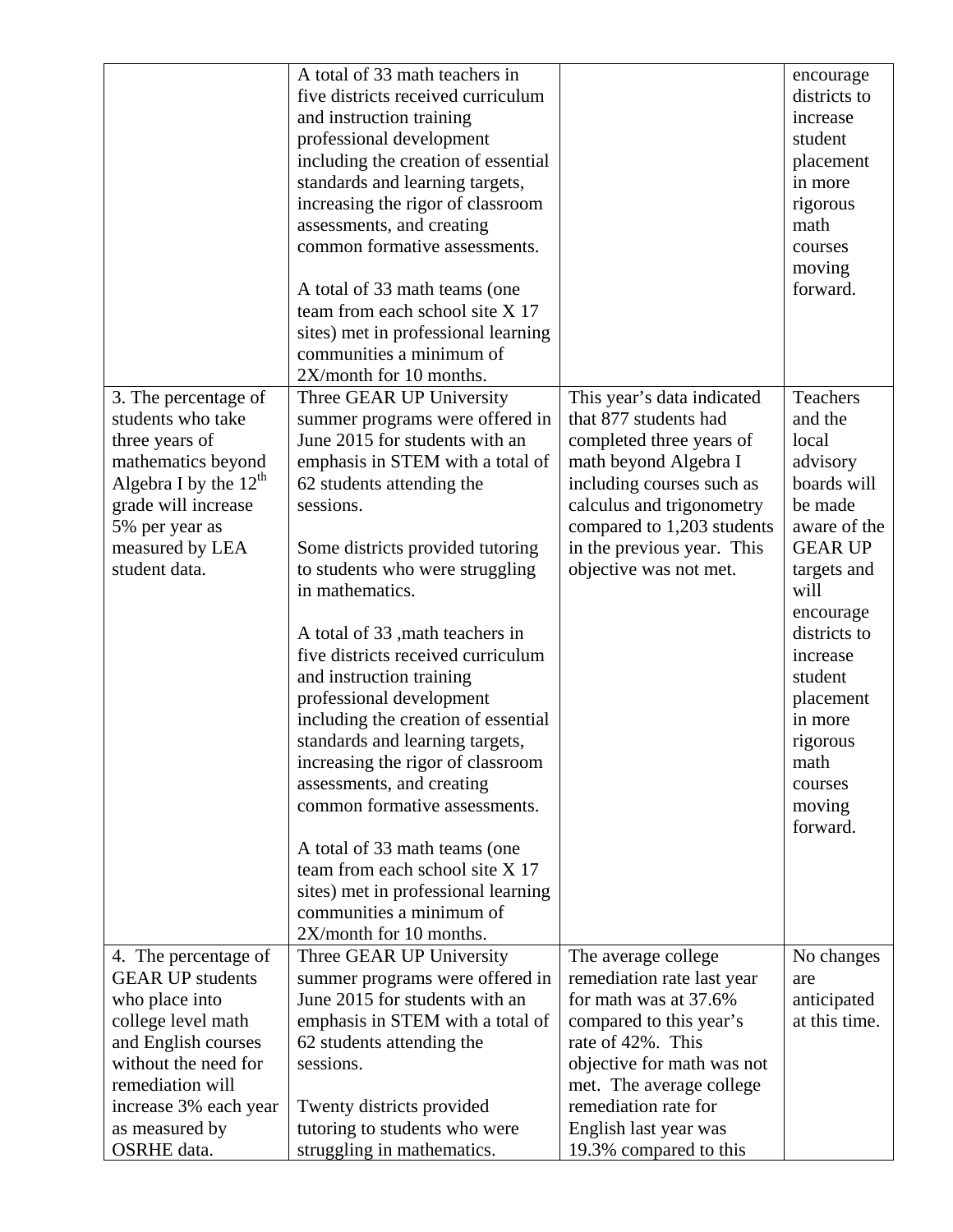|                                                 | A total of 33 math teachers in<br>five districts received curriculum<br>and instruction training<br>professional development<br>including the creation of essential<br>standards and learning targets,<br>increasing the rigor of classroom<br>assessments, and creating<br>common formative assessments.<br>A total of 33 math teams (one)<br>team from each school site X 17<br>sites) met in professional learning<br>communities a minimum of<br>2X/month for 10 months.<br>Students were encouraged to take<br>College Algebra as concurrent<br>enrollment with a cooperating<br>IHE. A total of 845 students took<br>concurrent enrollment and<br>received 6,552 hours of college<br>credit. | year's rate of 16.2%.<br>This objective for English<br>was met. |                        |
|-------------------------------------------------|----------------------------------------------------------------------------------------------------------------------------------------------------------------------------------------------------------------------------------------------------------------------------------------------------------------------------------------------------------------------------------------------------------------------------------------------------------------------------------------------------------------------------------------------------------------------------------------------------------------------------------------------------------------------------------------------------|-----------------------------------------------------------------|------------------------|
| 5. The percentage of<br><b>GEAR UP students</b> | Students participated in GEAR                                                                                                                                                                                                                                                                                                                                                                                                                                                                                                                                                                                                                                                                      | Last year's average for                                         | No changes             |
| who have knowledge                              | UP University, college bridge<br>programs, and tutoring and                                                                                                                                                                                                                                                                                                                                                                                                                                                                                                                                                                                                                                        | students who completed a<br>college-bound curriculum            | are<br>anticipated     |
| of, and demonstrate                             | mentoring programs at individual                                                                                                                                                                                                                                                                                                                                                                                                                                                                                                                                                                                                                                                                   | according to the Office of                                      | at this time.          |
| necessary academic                              | school sites.                                                                                                                                                                                                                                                                                                                                                                                                                                                                                                                                                                                                                                                                                      | <b>Accountability's School</b>                                  |                        |
| preparation for<br>college will increase        |                                                                                                                                                                                                                                                                                                                                                                                                                                                                                                                                                                                                                                                                                                    | Report Card was 81.7%<br>compared to this year of               |                        |
| 3% each year.                                   | 1,801 students participated in<br>college/financial literacy                                                                                                                                                                                                                                                                                                                                                                                                                                                                                                                                                                                                                                       | 87%. This objective has                                         |                        |
|                                                 | workshops in collaboration with                                                                                                                                                                                                                                                                                                                                                                                                                                                                                                                                                                                                                                                                    | been met.                                                       |                        |
|                                                 | the Oklahoma College Access                                                                                                                                                                                                                                                                                                                                                                                                                                                                                                                                                                                                                                                                        |                                                                 |                        |
|                                                 | Program.                                                                                                                                                                                                                                                                                                                                                                                                                                                                                                                                                                                                                                                                                           |                                                                 |                        |
| 6. The percentage of<br><b>GEAR UP teachers</b> | Teachers in 16 GEAR UP<br>districts completed professional                                                                                                                                                                                                                                                                                                                                                                                                                                                                                                                                                                                                                                         | This objective has not been<br>met for this year. Teacher       | Oklahoma<br>will cease |
| identified as highly                            | learning community training.                                                                                                                                                                                                                                                                                                                                                                                                                                                                                                                                                                                                                                                                       | evaluation scores stayed                                        | value added            |
| effective will increase                         |                                                                                                                                                                                                                                                                                                                                                                                                                                                                                                                                                                                                                                                                                                    | constant at 95% when                                            | data                   |
| 5% each year as                                 |                                                                                                                                                                                                                                                                                                                                                                                                                                                                                                                                                                                                                                                                                                    | compared to last year's                                         | analysis               |
| measured by the                                 |                                                                                                                                                                                                                                                                                                                                                                                                                                                                                                                                                                                                                                                                                                    | evaluations.                                                    | after this             |
| calibration of student                          |                                                                                                                                                                                                                                                                                                                                                                                                                                                                                                                                                                                                                                                                                                    |                                                                 | school year.           |
| value added data                                |                                                                                                                                                                                                                                                                                                                                                                                                                                                                                                                                                                                                                                                                                                    |                                                                 |                        |
| analysis and new<br>teacher evaluation          |                                                                                                                                                                                                                                                                                                                                                                                                                                                                                                                                                                                                                                                                                                    |                                                                 |                        |
| rubric scores.                                  |                                                                                                                                                                                                                                                                                                                                                                                                                                                                                                                                                                                                                                                                                                    |                                                                 |                        |
| 7. The percentage of                            | Students were provided                                                                                                                                                                                                                                                                                                                                                                                                                                                                                                                                                                                                                                                                             | Last year's average high                                        | No changes             |
| students who graduate                           | leadership opportunities in high                                                                                                                                                                                                                                                                                                                                                                                                                                                                                                                                                                                                                                                                   | school graduation rate for                                      | are                    |
| from high school will                           | school.                                                                                                                                                                                                                                                                                                                                                                                                                                                                                                                                                                                                                                                                                            | all districts combined was                                      | anticipated            |
| increase 2% each year                           |                                                                                                                                                                                                                                                                                                                                                                                                                                                                                                                                                                                                                                                                                                    | 94% according to the                                            | at this time.          |
| as measured by the                              | 2,151 students took concurrent or                                                                                                                                                                                                                                                                                                                                                                                                                                                                                                                                                                                                                                                                  | Office of Accountability.                                       |                        |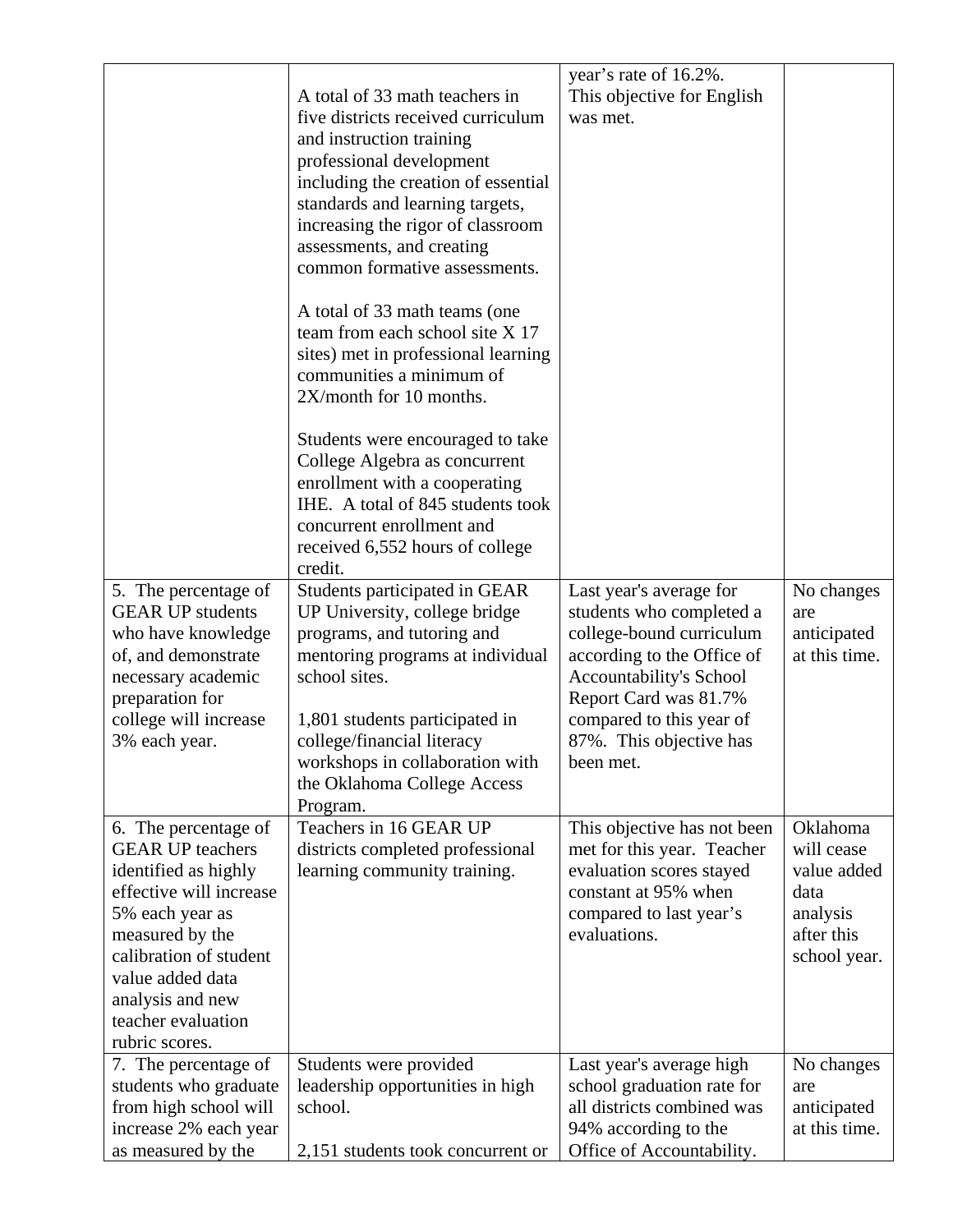| Office of                                     | AP courses.                                                 | This year's data was                                  |                      |
|-----------------------------------------------|-------------------------------------------------------------|-------------------------------------------------------|----------------------|
| Accountability data.                          |                                                             | provided by the school                                |                      |
|                                               | All juniors took the ACT test on                            | districts themselves, and                             |                      |
|                                               | Sept. 29, 2015 and March 29,                                | indicated that 93.4%                                  |                      |
|                                               | 2016.                                                       | graduated. This objective                             |                      |
|                                               |                                                             | was not met, but it is                                |                      |
|                                               | ACT prep courses were provided                              | important to note that                                |                      |
|                                               | to 3,073 juniors and seniors.                               | different data points were                            |                      |
|                                               |                                                             | utilized within the two                               |                      |
|                                               | 1,946 seniors completed a college                           | comparison years.                                     |                      |
|                                               | application through College                                 |                                                       |                      |
|                                               | Application Week.                                           |                                                       |                      |
|                                               | Three superintendents completed                             |                                                       |                      |
|                                               | Superintendent Leadership                                   |                                                       |                      |
|                                               | Institute training through                                  |                                                       |                      |
|                                               | Quantum Learning in                                         |                                                       |                      |
|                                               | collaboration with NCCEP.                                   |                                                       |                      |
| 8. The percentage of                          | 845 teachers completed                                      | Last year's baseline data                             | National             |
| <b>GEAR UP students</b>                       | professional development                                    | for college enrollment was                            | Student              |
| and former GEAR UP                            | including core content and                                  | 49% compared to this year                             | Clearing-            |
| students who are                              | professional learning community                             | which is 51%. Although                                | house data           |
| enrolled in college                           | training.                                                   | student enrollment has                                | will be              |
| will increase 3% each                         | A total of 1,946 seniors                                    | increased 2% compared to                              | utilized             |
| program year as                               | completed 2,378 college                                     | last year, this objective was<br>not met.             | moving<br>forward to |
| measured by Office of<br>Accountability data. | applications during College                                 |                                                       | determine            |
|                                               | Application Week.                                           |                                                       | students on          |
|                                               |                                                             |                                                       | track to             |
|                                               | College liaisons provided direct                            |                                                       | college              |
|                                               | student services to more than                               |                                                       | entrance             |
|                                               | high school and college students.                           |                                                       | data                 |
|                                               | All seniors and their parents                               |                                                       | moving               |
|                                               | received training and information                           |                                                       | forward.             |
|                                               | about college financial aid.                                |                                                       |                      |
|                                               | Teachers received training in                               |                                                       |                      |
|                                               | college data pertaining to their                            |                                                       |                      |
|                                               | individual districts including                              |                                                       |                      |
|                                               | college going, college                                      |                                                       |                      |
|                                               | remediation, and college GPA                                |                                                       |                      |
|                                               | data.                                                       |                                                       |                      |
| 9. The percentage of                          | College liaisons worked with                                | College persistence data                              | National             |
| former GEAR UP                                | college freshmen and sophomore                              | reported by the State                                 | Student              |
| students who are on                           | students on six college campuses                            | Regents Office last year                              | Clearing-            |
| track to graduate from                        | that have the highest enrollment                            | indicated that 67% of                                 | house data           |
| college will increase                         | of Oklahoma GEAR UP students.                               | <b>GEAR UP students</b>                               | will be              |
| 4% each year as                               | Students were provided                                      | persisted during that                                 | utilized             |
| measured by OSRHE<br>data.                    | resources, workshops, course<br>selection and financial aid | reporting cycle. According<br>to the National Student | moving<br>forward to |
|                                               | assistance, and personal and                                | Clearinghouse, Oklahoma                               | determine            |
|                                               | group counseling and mentoring                              | <b>GEAR UP students this</b>                          | students on          |